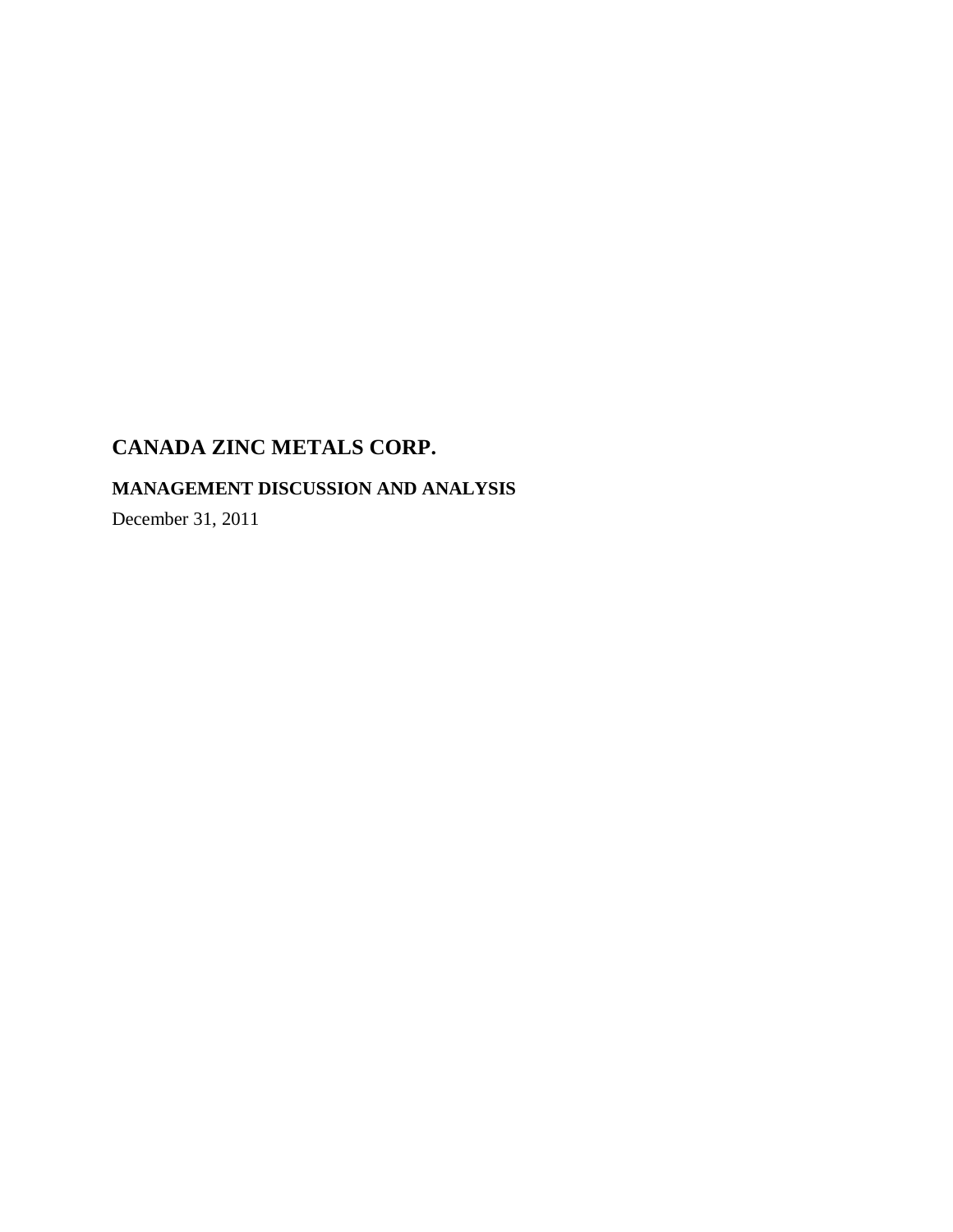Management Discussion and Analysis, page 1 For the six months ended December 31, 2011

# **1.1 Date**

This Management Discussion and Analysis ("MD&A") of Canada Zinc Metals Corp. ("Canada Zinc Metals" or the "Company") has been prepared by management as of February 27, 2012 and should be read in conjunction with the condensed interim financial statements and related notes thereto of the Company for the six months ended December 31, 2011 and 2010, which were prepared in accordance with International Accounting Standards ("IAS") 34, "Interim Financial Reporting" using accounting policies consistent with International Financial Reporting Standards ("IFRS") as issued by the International Accounting Standards Board ("IASB") and International Financial Reporting Interpretations Committee ("IFRIC").

The Company is presently a "Venture Issuer", as defined in NI 51-102.

This MD&A may contain "forward-looking statements" which reflect the Company's current expectations regarding the future results of operations, performance and achievements of the issuer, including potential business or mineral property acquisitions and negotiation and closing of future financings. The issuer has tried, wherever possible, to identify these forward-looking statements by, among other things, using words such as "anticipate," "believe," "estimate," "expect" and similar expressions. The statements reflect the current beliefs of the management of the Company, and are based on currently available information. Accordingly, these statements are subject to known and unknown risks, uncertainties and other factors, which could cause the actual results, performance, or achievements of the Issuer to differ materially from those expressed in, or implied by, these statements.

The Company undertakes no obligation to publicly update or review the forward-looking statements whether as a result of new information, future events or otherwise.

Historical results of operations and trends that may be inferred from the following discussions and analysis may not necessarily indicate future results from operations.

### **1.2 Overall Performance**

The Company was incorporated under the laws of the Province of British Columbia on February 10, 1988. The Company operates in one business segment, that being the exploration and development of mineral properties in Canada.

As at the date hereof, the Company has mining interests in properties located in British Columbia.

### **Akie Property, Kechika Trough District, BC (zinc, lead, silver)**

The Company holds a 100% interest in the Akie Property, which is located approximately 260 kilometers northnorthwest of the town of Mackenzie in northeastern British Columbia.

The Akie zinc-lead-silver property is situated within the southern-most part (Kechika Trough) of the regionally extensive Paleozoic Selwyn Basin, one of the most prolific sedimentary basins in the world for the occurrence of SEDEX zinc-lead-silver and stratiform barite deposits.

Drilling on the Akie property by Inmet Mining Corporation during the period 1994 to 1996 and by Canada Zinc Metals since 2005 has identified a significant body of lead-zinc-silver sedimentary exhalative (SEDEX) mineralization named the Cardiac Creek deposit. The deposit is hosted by variably siliceous, fine grained clastic rocks of the Middle to Late Devonian Gunsteel Formation.

In the spring of 2008 the Company engaged Rob Sim and Donald G. MacIntyre to evaluate, calculate and produce a 43-101 compliant resource figure on the Cardiac Creek deposit. This technical report entitled "Geology, Diamond Drilling and Preliminary Resource Estimation, Akie Zinc-Lead-Silver Property, Northeast British Columbia, Canada", which can be found on SEDAR [\(www.sedar.com](http://www.sedar.com) ), outlined an inferred resource figure of 23.595Mt grading 7.60% zinc, 1.50% lead, and 13.0g/t silver.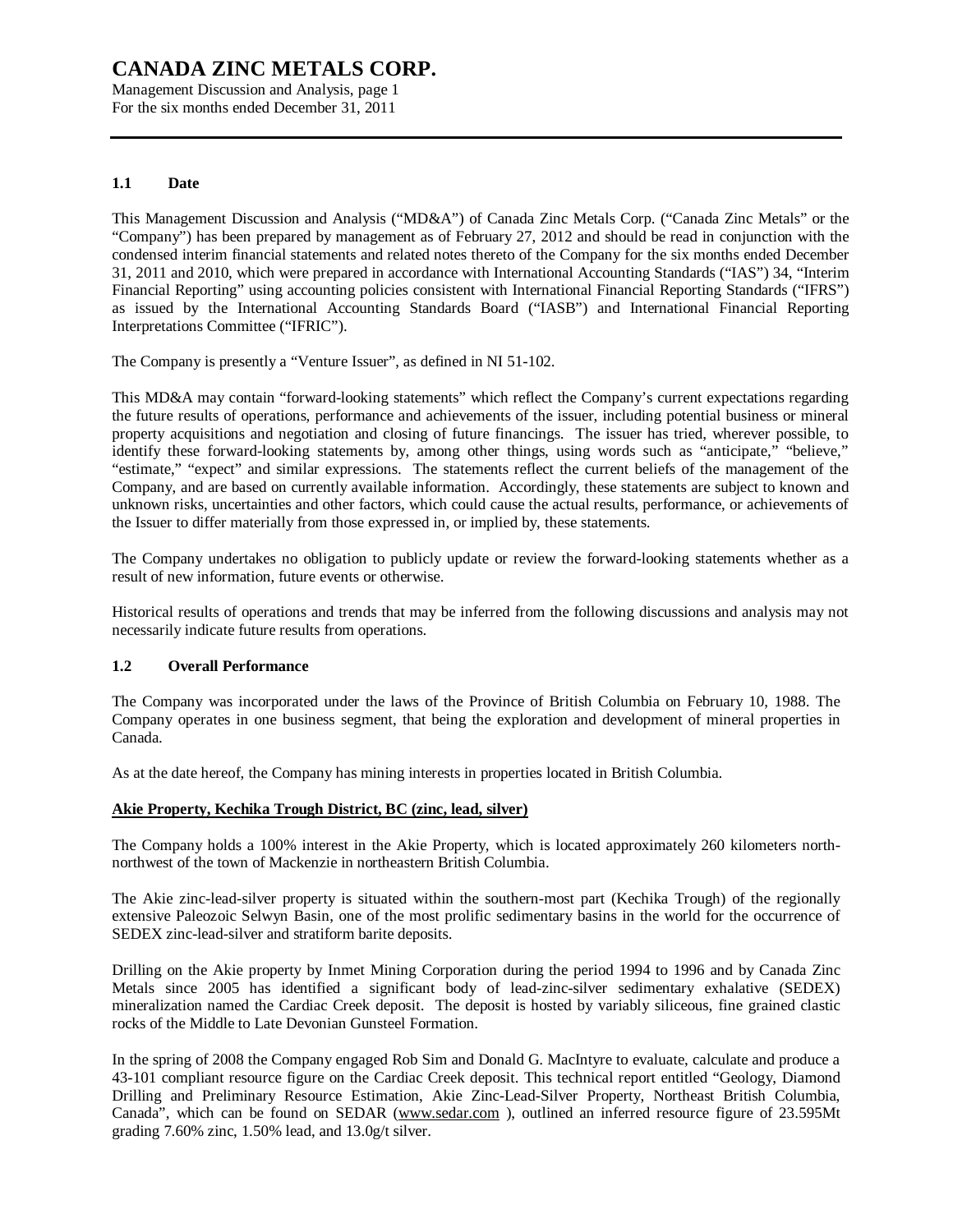Management Discussion and Analysis, page 2 For the six months ended December 31, 2011

#### **2011 Diamond Drill Program – Akie Property**

The 2011 diamond drilling program commenced in early June as part of Canada Zinc Metals' exploration program on the Akie property and the regional Kechika properties; Pie and Mt. Alcock. The objective of this year's drilling program was focused on several targets located on the Akie property including the Cardiac Creek deposit, the NW Extension and the SE Extension.

A total of 6,028.39 metres of drilling was completed in 15 drill holes. A total of 12 drill holes (5,667.81 metres) reached their intended target depths while 3 (360.58 metres) were abandoned due to poor ground conditions or excessive drill hole deviation.

### *SE Extension*

A total of 3 holes (A-11-84 to A-11-86) were completed on the SE Extension target totaling 723.89 metres. Drill holes A-11-84 and A-11-85 were completed as part of the spring 2011 geotechnical program drilled to obtain geotechnical and hydrogeological information related to engineering design for underground exploration. Both drill holes were collared along the newly constructed portal access trail, located approximately 850 metres along strike to the southeast of the known boundary of the Cardiac Creek deposit. As a pleasant surprise, trail construction exposed outcrops of laminated to bedded pyrite and nodular barite at surface in this area. Both drill holes intersected similar mineralization with minor sphalerite enrichment over variable widths. These intersects are similar to the distal and proximal facies associated with the Cardiac Creek deposit and are generally a precursor to high grade zinc mineralization at depth. Mineralization results from A-11-84 and A-11-85 were highly variable, with anomalous zinc in the 100 to 1,000 ppm range.

A-11-86 was the first drill hole of the 2011 summer exploration program and was collared on the portal access trail in order to test the down-dip potential of the newly discovered mineralization. Laminated pyrite and nodular barite mineralization, typical of the distal facies of the Cardiac Creek deposit, was intersected over 54.86 metres, returning nominal values of zinc consistently running above 1,000 ppm and ranging up to 0.64% Zn.

The results indicate that there is an enrichment of zinc progressing down-dip from surface. Additional geological analysis is required in order to assess the viability of future drill targets on the SE Extension.

#### *NW Extension*

Drilling at the NW Extension followed up on promising proximal facies mineralization encountered in the 2010 drill program, including Cardiac Creek-style zinc mineralization in hole A-10-69 and the newly discovered Nick-style nickel-zinc rich mineralization in A-10-72. This interval appears to be similar in character to the nickel-zinc-lead-PGE (platinum group element) mineralization of the Nick Deposit in the Yukon, which is also anomalous in gold, copper and other elements. A five drill hole program (A-11-87 to A-11-91) totaling 1,708.22 metres was completed to test these discoveries.

Drill holes A-11-87 to A-11-89 tested for the development of proximal facies mineralization in the immediate vicinity of A-10-69, both along strike and up-dip. All three drill holes intersected variable widths of proximal facies mineralization and returned highly anomalous values of zinc and lead. Drill hole A-11-87 was drilled up-dip of A-10-69 and intersected 11.67 metres of proximal facies bedded pyrite mineralization. This mineralization is hosted within a broad envelope of zinc enrichment that returned 24.68 metres of 0.18% Zn. Hole A-11-88 was drilled along strike of A-10-69 to the southeast and intersected 14.16 metres of proximal facies mineralization and a 2.61 metre thick massive sulphide lens situated at the Gunsteel Formation – Road River Group contact. These intervals were associated with 17.54 metres of 0.38% Zn, 0.03% Pb, and 3.02g/t Ag; including zinc values reaching 1.11% Zn and 1.57 metres of 6.99% Zn, 0.25% Pb, 2.35g/t Ag respectively. Hole A-11-89 was drilled along strike of A-10-69 to the northwest and intersected two thin intervals of proximal facies mineralization associated with 19.00 metres of 0.16% Zn and 10.89 metres of 0.17% Zn. In addition to these intervals, a broad 29.00 metre zone consisting of distal laminated to bedded pyrite and nodular barite returned anomalous zinc values ranging from <1000 ppm to 1.73% Zn. This zone included an 18.67 metre interval of 0.38% Zn. This zinc enriched zone is situated just above the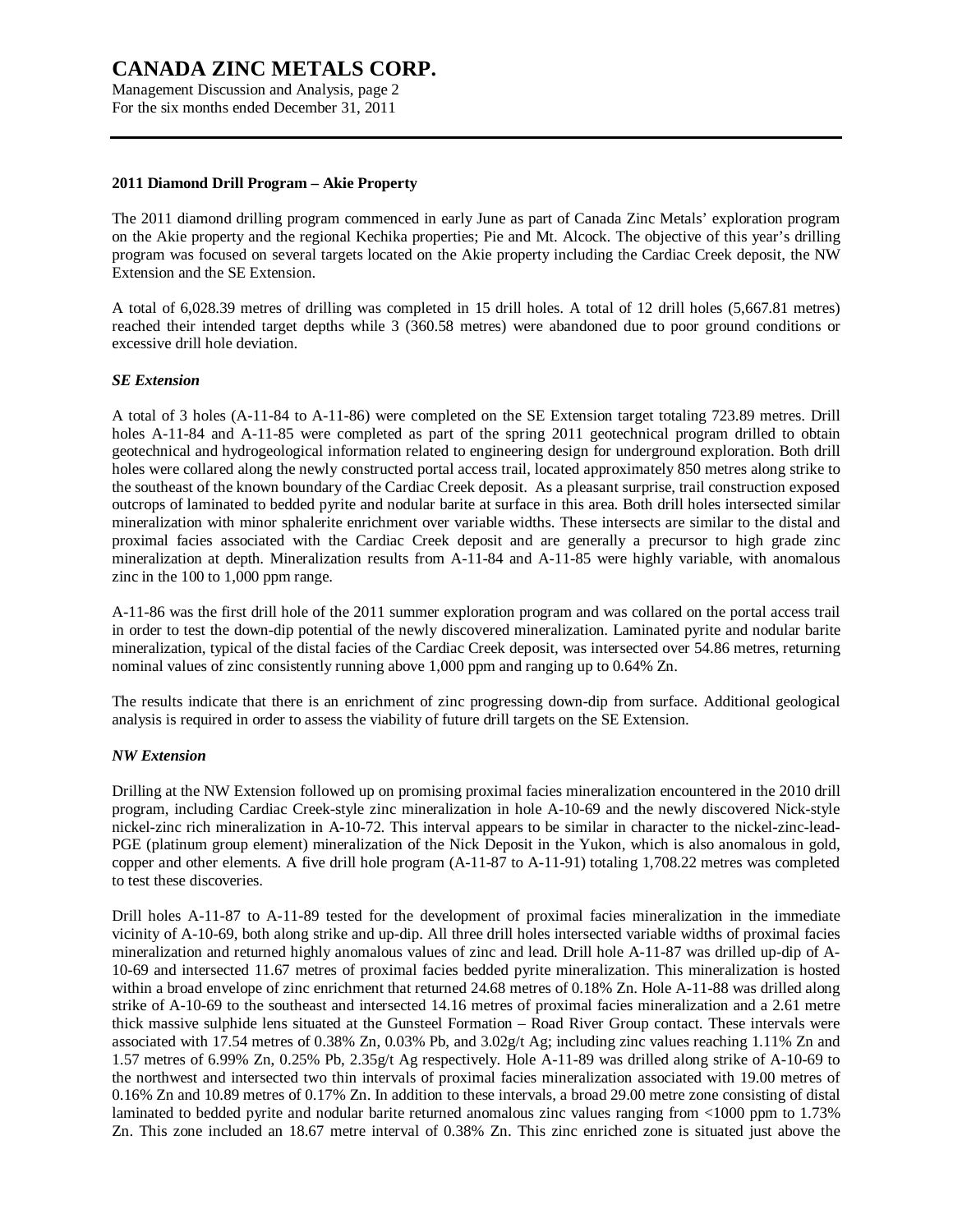Management Discussion and Analysis, page 3 For the six months ended December 31, 2011

Gunsteel Formation – Road River Group contact.

Drill hole A-11-90, located approximately 400 metres along strike of hole A-10-69, tested the development of Nick– style Ni-Zn mineralization up-dip of the intercept encountered in hole A-10-72. Due to brittle faulting at the projected point of intersection, the Nick horizon was not intersected. However, a significant interval of proximal facies bedded pyrite mineralization was intersected over 41.1 metres, returning a 22.5 metre interval grading 0.31% Zn which includes individual samples returning 1.33% and 1.30% zinc. The presence of sub-economic zinc grades within the mineralization is similar in character to that observed at the North Lead Anomaly. This contrast between holes A-11-89 and A-11-90 indicates the presence of a larger, possibly, east-west structure that may form the boundary between the two target areas. While drill holes A-11-87 to A-11-89 tested the strike and up-dip extents of the proximal facies mineralization in the immediate vicinity of A-10-69, A-11-91 tested the down-dip extent. No significant mineralization was intersected at the anticipated target depth. It appears that brittle faulting has displaced the mineralization observed in the previous drill holes.

At this time, it appears the mineralization present at the NW Extension remains open to the southeast and to a limited extent up-dip and to the northwest. The results for these drill holes are summarized in the table below.

| <b>Drill Hole</b> | From<br>(m) | Tо<br>(m) | <b>Est. True</b><br>$Width(m)*$ | Zn<br>$(\%)$           | Pb<br>$(\%)$ | Ag<br>(g/t) | $Zn+Ph$<br>$(\%)$ |
|-------------------|-------------|-----------|---------------------------------|------------------------|--------------|-------------|-------------------|
| $A-11-87$         | 172.03      | 196.71    | 20.53                           | 0.18                   | < 0.01       | 1.99        | 0.18              |
| $A-11-88$         | 206.26      | 223.82    | 10.96                           | 0.38                   | 0.03         | 3.02        | 0.41              |
| and               | 240.89      | 242.46    | 0.98                            | 6.99                   | 0.25         | 2.35        | 7.24              |
| $A-11-89$         | 218.29      | 237.29    | 13.68                           | 0.16                   | < 0.01       | 1.92        | 0.16              |
| and               | 245.06      | 255.95    | 7.85                            | 0.17                   | < 0.01       | 1.01        | 0.17              |
| and               | 275.00      | 293.67    | 13.48                           | 0.38                   | 0.01         | 1.71        | 0.39              |
| $A-11-90$         | 151.26      | 173.24    | 16.82                           | 0.31                   | 0.02         | 2.85        | 0.33              |
| $A-11-91$         |             |           |                                 | No significant results |              |             |                   |

 (\*)True width calculations are based upon a deposit orientation striking at 130 degrees and dipping at -70 degrees. As such these are estimates and are subject to revision.

### *Cardiac Creek Zone*

The second half of the diamond drilling program was dominated by drilling along the SE edge of the Cardiac Creek deposit with the intent to expand the deposit both up and down-dip and along strike on approximate 100 metre spacings from existing resource drill holes.

A total of 6 drill holes (A-11-92, A-11-93, A-11-95, A-11-96, A-11-98 and A-11-99) were completed on the Cardiac Creek deposit. These holes provided important infill information both up and down-dip as well as testing the strike extent of the high grade trend along the southeastern edges of the deposit. Step-out drilling was also conducted to the southeast designed to expand the known limits of the deposit.

The pierce point for hole A-11-92 represents an approximate 125 metre step-out along strike from A-95-16, situated 210 metres down-dip from A-94-04. The hole intersected 8.26 metres of 2.13% combined Zn-Pb, including 3.22 metres of 3.99% combined Zn-Pb. The high grade mineralization intercepted in hole A-11-93, which included 8.60 metres assaying 10.62% Zn+Pb (within which 2.78 metres assayed 17.66% Zn+Pb) is located 100 metres up-dip from A-95-16 and along strike from drill holes A-08-64 and A-08-66.

The pierce point for hole A-11-95 represents an approximate 100 metre step-out along strike from the high grade intercept in A-11-93 to the southeast. It is also situated between the pierce points for A-94-04 and A-11-92. The hole intersected 12.72 metres of 4.59% Zn+Pb, including 3.13 metres of 8.68% Zn-Pb. The results from this hole indicate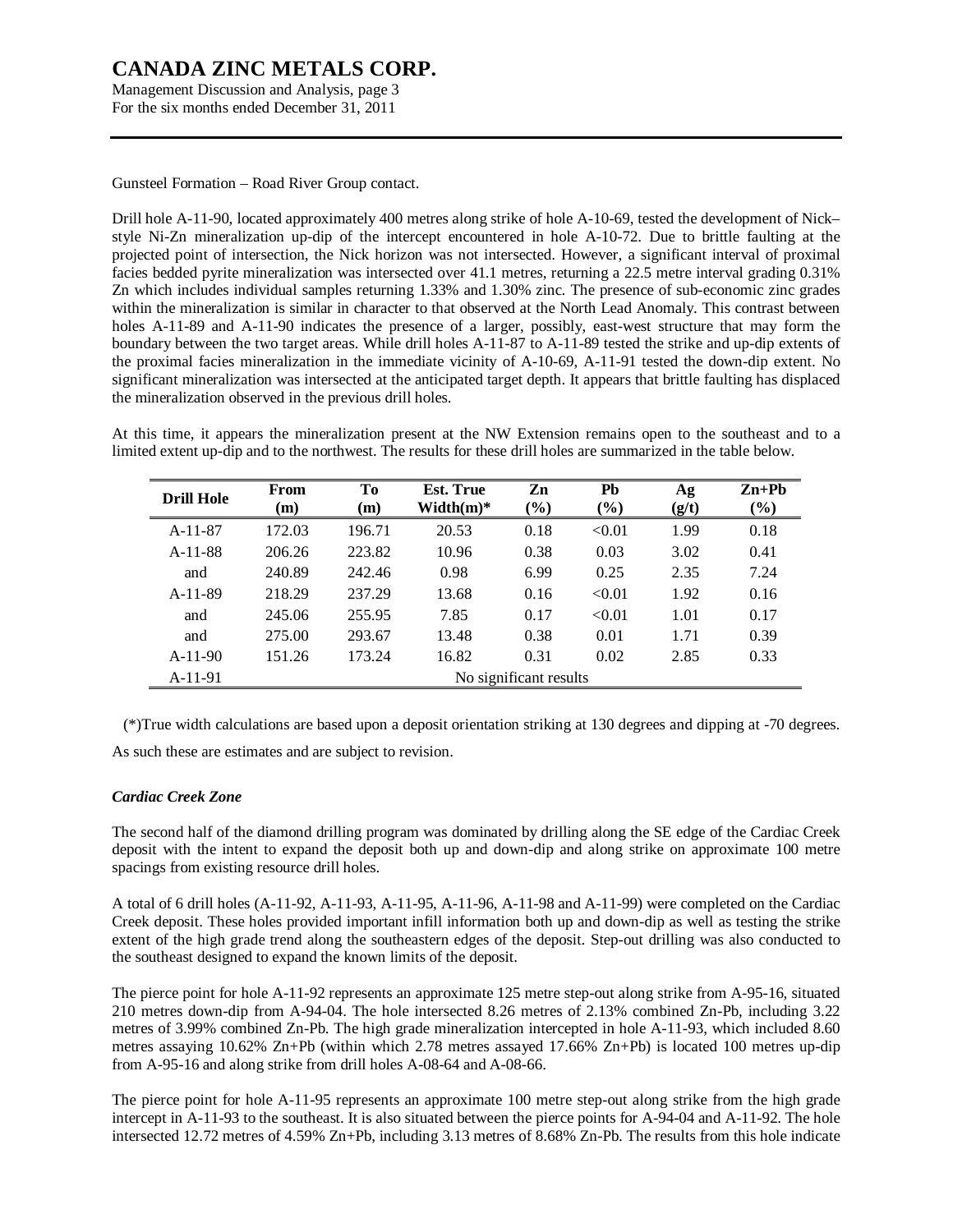Management Discussion and Analysis, page 4 For the six months ended December 31, 2011

that the mineralization of the deposit remains open to the southeast allowing for further expansion of the deposit. The pierce point for hole A-11-96 is located approximately 100 metres up-dip from A-08-66 in an open area situated below the Cardiac Creek showing. The hole intersected 26.12 metres of 5.65% Zn-Pb, including 5.28 metres of 10.01 % Zn-Pb. The area remains open for further drilling and continued expansion of the deposit towards the surface and the Cardiac Creek showing.

The pierce point for hole A-11-98 represents an approximate 100 metre step-out along strike from A-08-58 and updip from A-06-40 and A-08-66. Highlights include 11.27% Zn+Pb and 14.08 g/t Ag over 12.67 metres, including 14.54% Zn+Pb and 17.01 g/t Ag over 8.5 metres. The results from this hole continue to demonstrate the high-grade continuity of the mineralization along the southeastern margins of the deposit, which remains open for further drilling to the southeast.

The pierce point for hole A-11-99 is located approximately 130 metres down-dip from A-06-41 in an untested area of the deposit. Drilling intersected a very large 60.3 metre interval of proximal facies transitioning to Cardiac Creek Zone facies style of mineralization. Highlights include 5.08% Zn+Pb and 9.58 g/t Ag over 5.98 metres. The area remains open for further drilling and continued expansion of the deposit at depth.

| <b>Drill Hole</b> | From<br>(m) | To<br>(m) | <b>Est</b> .True<br>Width $(m)$ † | Zn<br>$(\%)$ | Pb<br>$(\%)$ | Ag<br>(g/t) | $\mathbf{Zn} + \mathbf{Pb}$<br>$(\%)$ |
|-------------------|-------------|-----------|-----------------------------------|--------------|--------------|-------------|---------------------------------------|
| $A-11-92$         | 599.24      | 607.50    | 6.04                              | 1.83         | 0.30         | 5.43        | 2.13                                  |
| Including         | 599.24      | 602.46    | 2.35                              | 3.41         | 0.58         | 7.72        | 3.99                                  |
| $A-11-93$         | 533.61      | 552.02    | 15.22                             | 6.61         | 1.45         | 9.84        | 8.06                                  |
| Including         | 538.13      | 548.44    | 8.52                              | 8.60         | 2.02         | 11.82       | 10.62                                 |
| Including         | 538.13      | 541.50    | 2.78                              | 13.99        | 3.67         | 16.53       | 17.66                                 |
| $A-11-95$         | 544.13      | 559.33    | 12.72                             | 3.98         | 0.61         | $6.84*$     | 4.59                                  |
| Including         | 555.59      | 559.33    | 3.13                              | 7.40         | 1.28         | $10.13*$    | 8.68                                  |
| $A-11-96$         | 283.73      | 315.36    | 26.12                             | 4.80         | 0.84         | 7.7         | 5.64                                  |
| Including         | 296.97      | 313.28    | 13.47                             | 7.15         | 1.24         | 11.18       | 8.39                                  |
| Including         | 300.00      | 311.91    | 9.83                              | 7.42         | 1.29         | 11.32       | 8.71                                  |
| Including         | 305.52      | 311.91    | 5.28                              | 8.59         | 1.42         | 12.43       | 10.01                                 |
| $A-11-98$         | 435.75      | 450.42    | 12.67                             | 9.69         | 1.58         | 14.08       | 11.27                                 |
| Including         | 436.91      | 449.78    | 11.11                             | 10.36        | 1.71         | 14.59       | 12.07                                 |
| Including         | 439.94      | 449.78    | 8.50                              | 12.50        | 2.04         | 17.01       | 14.54                                 |
| $A-11-99$         | 675.44      | 688.25    | 5.98                              | 4.31         | 0.77         | 9.58        | 5.08                                  |
| Including         | 678.60      | 683.34    | 2.21                              | 5.18         | 0.94         | 11.94       | 6.12                                  |
| And               | 708.49      | 730.72    | 10.42                             | 1.21         | 0.18         | 3.22        | 1.39                                  |

The results from these six drill holes are outlined in the table below.

(\*) For the purposes of weighted averages values below the detection limit were given a value half the detection limit

(†) True width calculations are based upon a deposit orientation striking at 130 degrees and dipping at -70 degrees. As such these are estimates and are subject to revision.

### *GPS Showing & North Lead Anomaly*

The final drill hole of the 2011 diamond drilling program targeted a massive bedded barite occurrence known as the GPS showing located along the western edges of the Akie property. The drilling of hole A-11-100 was abandoned at a depth of 99 metres of a planned 275 metres due to unexpected poor ground conditions within the hanging wall Road River Group stratigraphy. The target showing is hosted in a panel of recently interpreted prospective Gunsteel Formation stratigraphy situated directly along strike from the Cirque Deposit, which is located on the adjacent Cirque property, owned by Teck Resources Ltd and JV partner, Korea Zinc. The GPS showing remains a viable drill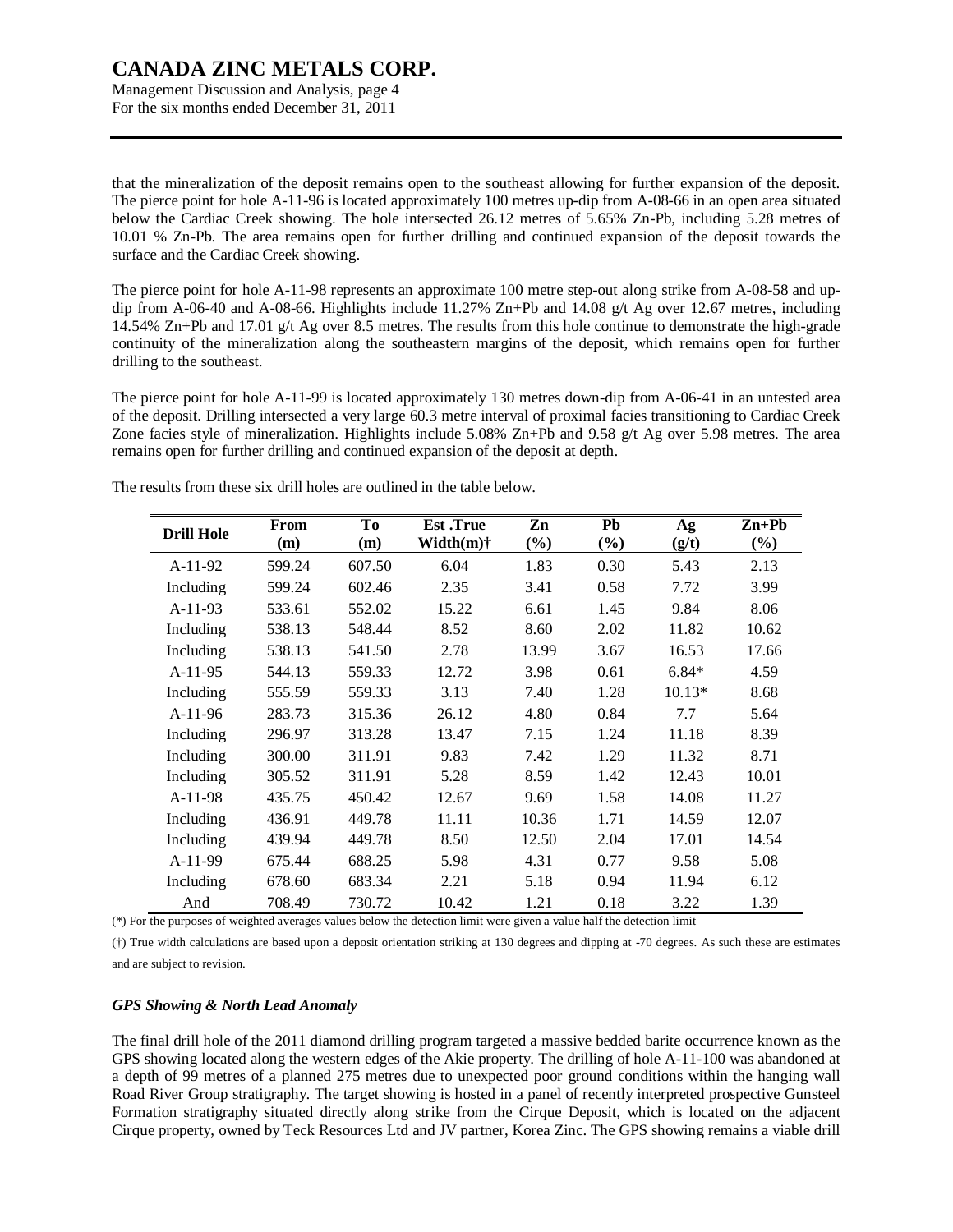Management Discussion and Analysis, page 5 For the six months ended December 31, 2011

target for future exploration programs.

The North Lead Anomaly also remains a high priority target for future drilling programs. The Company has initiated a detailed review of all drill holes in the North Lead Anomaly and plans to target a new series of drill holes to follow-up on significant mineralized intervals intersected in the 2010 drill program.

### *Akie Underground Development*

In August 2011, the Company received an underground drill permit from the BC government for the Akie project which will facilitate advanced exploration of the Cardiac Creek deposit. Underground drilling is essentially unaffected by weather and will allow year-round operations. Planned development will initially be confined in the footwall of the deposit. Additional development would allow for a possible bulk ore sample to be taken providing data for pilot plant test work and marketability studies.

The underground drill permit is valid for a period of three years and is the main provincial permit required to build the surface and underground infrastructure required for a comprehensive diamond drill definition program on the Cardiac Creek deposit. The planned program is comprised of a first phase of 1,600 metres of underground development followed by 16,000 metres of underground diamond drilling, designed to upgrade the current 43-101 compliant resource to the measured and indicated category. Drill core from underground will be used in a systematic metallurgical sampling program intended to ensure metallurgical sampling across the full spectrum of the deposit. Underground development will also provide important engineering and geotechnical data for a second phase of exploration drilling and future bulk sampling, and for future mine design.

The Company concluded the surface construction work tender process in the fall of 2011 and awarded the contract to Falcon Contracting Ltd. of Prince George, BC. Falcon mobilized personnel and equipment to the site in September to commence work. The surface construction program included tree clearing, grubbing and stripping of the planned underground portal site, preparation of the portal pad, construction of the waste rock dump site, and upgrade of the existing lower access road. At the onset of winter weather, work crews demobilized from the Akie property and the camp was closed for the season in November 2011. The Company anticipates resuming surface work construction in the spring of 2012, with an aim to collaring the underground portal in the summer of 2012. To that end, the Company continues to examine tender bids and costs associated with underground development for exploration drilling. Engineering and environmental studies will continue over the winter months prior to resumption of work in 2012.

#### **2011 and 2010 Geotechnical Programs – Akie Property**

Two short technical programs were completed in October 2010 and April 2011. The late 2010 program focused on several key sites near the Cardiac Creek deposit, gathering engineering data in support of planned underground exploration diamond drilling. Geotechnical engineering assessments were completed at the planned waste rock dump site and along the access to the planned portal. A portion of the lower access road was constructed to provide tracked access for a drill and an excavator. Preliminary engineering designs were prepared for the portal, decline, laydown area, dump site, settling pond and lower access.

The 2011 spring program involved completion of the access trail to the proposed portal site and additional technical drilling (geotechnical and hydrogeological). The field data provided a basis for detailed engineering and environmental design criteria for final designs for a waste rock dump, access road, portal and underground decline. The final designs were submitted to the BC government for approval.

During access construction the surface expression of the Cardiac Creek zone was exposed. Preliminary mapping and sampling of the zone was completed during the summer exploration program. Of the two holes drilled along the access trail, Drill Hole A-11-85, located approximately 825 metres along strike from the deposit, intersected the Cardiac Creek zone 30 metres below surface from 60.40 metres to 83.40 metres (down hole depth). The interval of interest consisted primarily of interbedded sulphide and shale characteristic of proximal facies mineralization (thickly bedded pyrite +/- nodular barite) with minor sphalerite. Individual sulphide beds are on the order of 10-40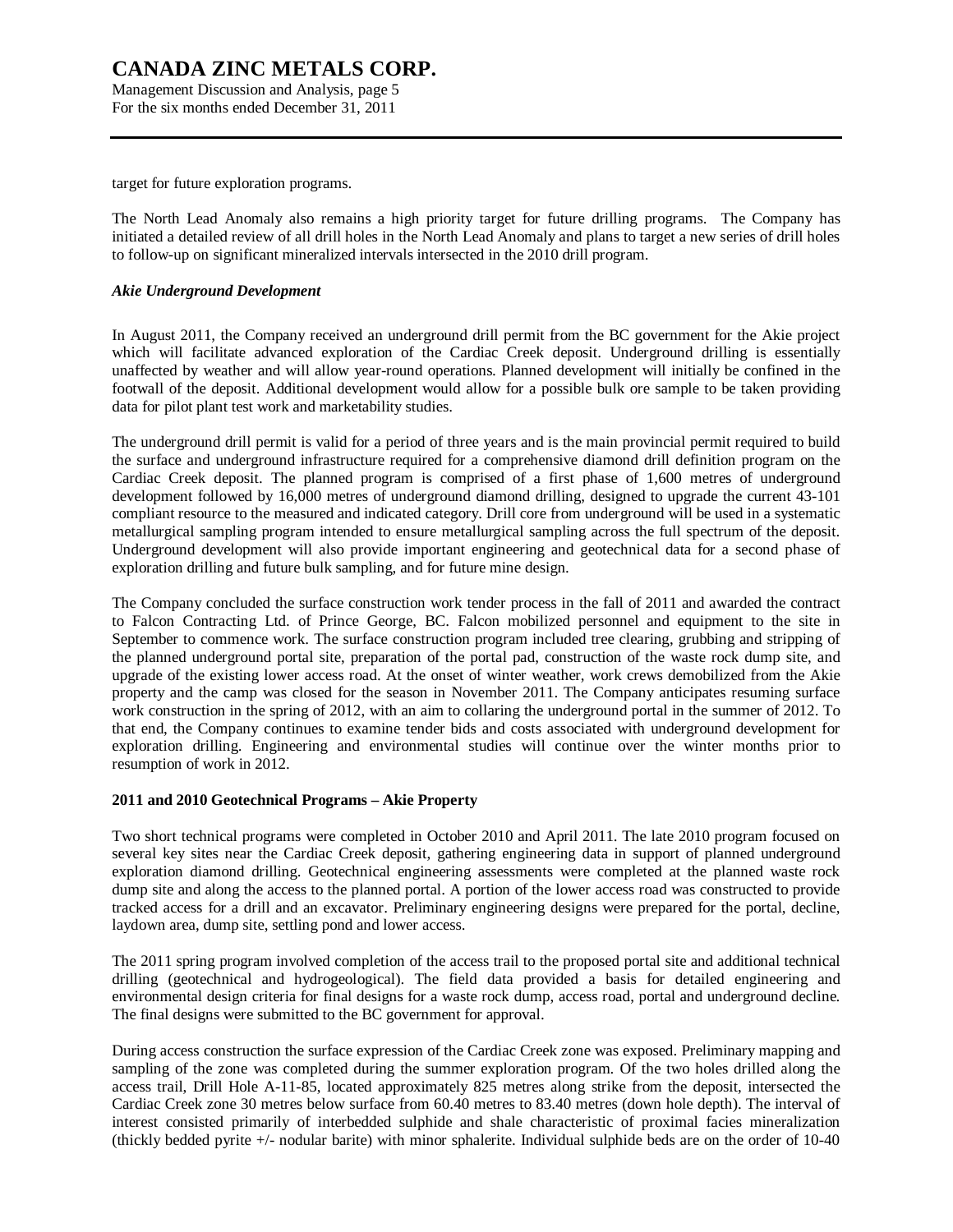Management Discussion and Analysis, page 6 For the six months ended December 31, 2011

cm thick with an aggregate thickness in excess of 10 meters. Detailed core logging and sampling of these drill holes was completed during the summer exploration program.

#### **2010 Diamond Drill Program – Akie Property**

Previously reported drilling in 2010 focused on the three main property targets; the Cardiac Creek deposit, NW Extension and the North Lead Anomaly. A total of 11 diamond drill holes (6,124.51 metres) were completed. Of these, 4 holes (1,464 metres) tested the NW Extension target while a further 4 holes (2,584.79 metres) continued to test the highly prospective North Lead Anomaly. The remaining 3 holes (2,075.72 metres) tested the Cardiac Creek deposit. The results of the 2010 drilling are outlined below. All drill holes have intersected mineralized shales of the Gunsteel Formation, the primary host of the Cardiac Creek deposit. The sulphide mineralization occurs at the same stratigraphic horizon as the deposit.

#### *Cardiac Creek Deposit*

Three drill holes (A-10-73B, A-10-74, A-10-75) were completed totaling (2,075.72 metres) testing priority targets along the northwest edge and central area of the Cardiac Creek deposit. All drill holes encountered variable widths of Cardiac Creek style lead-zinc sulphide mineralization. Drill hole A-10-73B continued to demonstrate the homogenous character of the high grade trend within the central area of the deposit. Drill holes A-10-74 and A-10-75 expanded upon the known limits of the deposit to the northwest where it remains open for further expansion.

| Drill Hole | Width (m) | Zinc $(\%)$ | Lead $(\%)$ | Silver $(g/t)$ | $Zn+Pb(%)$ |
|------------|-----------|-------------|-------------|----------------|------------|
| $A-10-73B$ | 22.79     | 8.34        | 1.69        | 16.03          | 10.03      |
| Including  | 12.53     | 10.30       | 2.12        | 18.72          | 12.42      |
| $A-10-74$  | 17.56     | 5.70        | 0.89        | 8.52           | 6.59       |
| Including  | 9.82      | 6.61        | 1.08        | 9.67           | 7.69       |
| $A-10-75$  | 6.65      | 5.89        | 1.10        | 10.78          | 6.99       |
| Including  | 3.04      | 8.08        | 1.50        | 15.42          | 9.58       |
| And        | 24.70     | 2.10        | 0.24        | 4.19           | 2.34       |

### *NW Extension Target*

The drilling conducted on the NW Extension in 2010 was designed to test the (NW) strike extent of the Cardiac Creek deposit. Four drill holes (A-10-69, A-10-69A, A-10-71, A-10-72) were completed on approximate 400 metre centers totaling 1,464 metres. All four drill holes intersected variable widths of laminated to thickly bedded pyrite mineralization interbedded with nodular to massive beds of barite and Gunsteel Formation shale. This mineralization occurs at the same stratigraphic position as the Cardiac Creek deposit. Results from three of these drill holes (A-10- 69A, A-10-71, A-10-72) returned highly anomalous values of zinc ranging from >1000 ppm to >5000 ppm zinc. The fourth drill hole, A-10-69, intersected 18.47 metres of thickly bedded pyrite and minor sphalerite (zinc sulphide) of identical style and character as the Cardiac Creek deposit. In addition to the mineralization encountered within the Gunsteel Formation shales, drill hole A-10-72 also intersected a 1.17 metre wide sulphide-replaced section of interpreted debris flow. The sulphides are predominantly pyrite with crosscutting sphalerite stringers. The results of this interval are outlined in the table below.

| <b>DDI</b><br>וואנ | m<br>WH     | ZINC<br>(0) | $\frac{1}{2}$ | $(\sigma/t)$<br>нк |
|--------------------|-------------|-------------|---------------|--------------------|
| $A-10-$            | $\sim$<br>. | 2.69        | J.60          | T. 7               |

This interval is also anomalous in gold, lead, copper, molybdenum, antimony, phosphorus, vanadium, thallium and other elements. This mineralization appears to be a unique occurrence within in the Kechika Trough. The character and elemental enrichment suggest possible similarities to the zinc-nickel-PGE mineralization of the Nick deposit in the Yukon.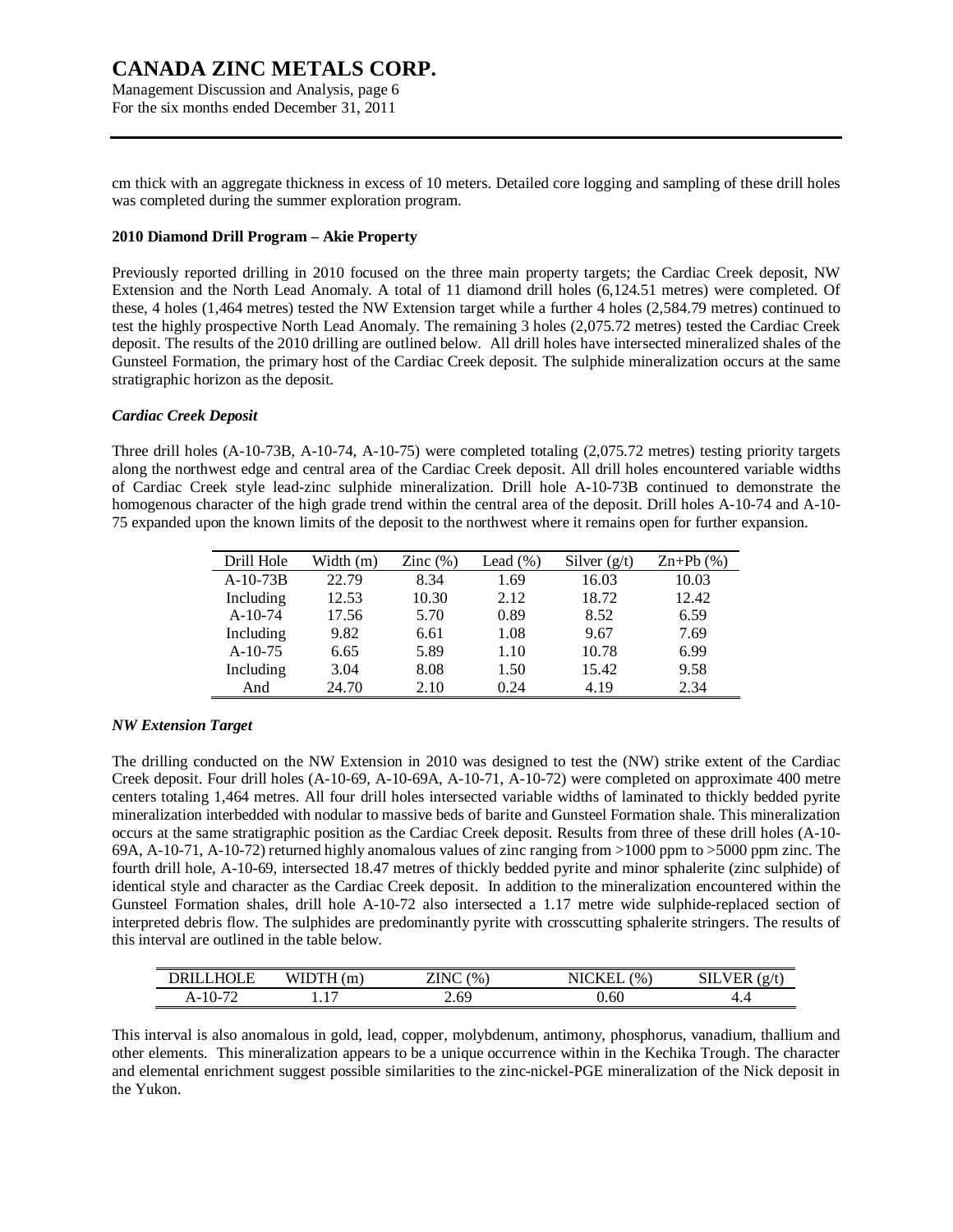Management Discussion and Analysis, page 7 For the six months ended December 31, 2011

### *North Lead Anomaly*

Additional drilling was completed on the North Lead Anomaly in 2010 following up on the 2008 Canada Zinc Metals and 1996 Inmet Mining drilling programs. Four drill holes (A-10-67, A-10-68, A-10-70, and A-10-76) were completed totaling 2,584.79 metres. All drill holes intersected variable widths of thinly to thickly bedded pyrite mineralization with minor sphalerite (zinc sulphide) however, A-10-68 and A-10-76 intersect significant 125+ metre intervals of interbedded Gunsteel Formation shale and thickly bedded pyrite mineralization discovered 100 metres along strike, northwest of the 2008 drill holes. This mineralization occurs at the same stratigraphic horizon and is similar in character to that of the pyrite mineralization closely associated with the Cardiac Creek deposit typically referred to as the Proximal facies.

Results from three of these drill holes (A-10-67, A-10-68, A-10-76) returned consistent, highly anomalous, zinc values ranging from >1000 ppm to >70000 ppm. In addition to the anomalous zinc values, drill hole A-10-68 included an interval of higher grade zinc outlined in the table below.

| $T \cap T$<br>)R II | m<br>w | $\overline{a}$<br>$\frac{1}{2}$<br>◥◟ | $\frac{1}{2}$<br>AL<br>- | $\sim$ $\sim$<br>$\sigma/t$<br>E.N | Dh<br>(0)<br>ີ<br>-11-<br>70 |
|---------------------|--------|---------------------------------------|--------------------------|------------------------------------|------------------------------|
| A-10-08             | 2.02   | $17\%$<br>. .                         | 0.045                    |                                    | $\sim$ $\sim$<br>.           |

The results from the North Lead Anomaly are extremely positive, suggesting that another Zn-rich sulphide system is present on the Akie property. An analysis of the drill hole data in conjunction with the geology, surface sampling and other pertinent geological data is underway in order to determine future drill targets on the Cardiac Creek deposit as well as the North Lead Anomaly and NW Extension targets.

# **Kechika Regional**

In addition to the Akie property, the Company controls a large contiguous group of 100% owned claims, some 140 km long, which comprise the Kechika Regional project. These claims are underlain by similar geology to that at the Cardiac Creek deposit and the Cirque deposit. The Kechika project includes the 100% owned Mt. Alcock property, which has yielded a historic drill intercept of 8.8 metres grading 9.3% zinc+lead, numerous zinc-lead-barite occurrences, and several regional base metal anomalies.

### *2011 Regional Exploration*

The Pie and the Mt. Alcock properties were primary targets of the 2011 regional exploration program conducted on the Kechika group of properties. Work focused on the prospective black shales of West Pie; the nickel-in-rock anomalies of East Pie; and evaluation of the historical work conducted on the Mt Alcock property.

Mapping of the western side of the Pie property defined a significant panel of interpreted Gunsteel Formation shale encompassing 8 kilometers of strike length. A comprehensive 14.9 line kilometer soil sampling program was completed across this panel, with a total of 317 samples taken at 50 metre spaced intervals, along 400 metre spaced lines. The results of this survey identified a semi-continuous zinc anomaly situated along the important Gunsteel Formation shale – Road River Group contact, with values reaching 991 ppm. In addition, nodular barite occurrences have been discovered within this panel, indicating the presence of exhalative activity in the area. Channel sampling was completed on these occurrences. Results returned nominal zinc values though locally they reached 2,200 ppm. It is important to note that the interpreted Gunsteel Formation shales present at the West Pie property, which also host the GPS bedded barite showing, are situated directly along strike from the Cirque deposit. Additional prospecting, mapping and select soil sampling have been carried out in the vicinity of the nickel-in-rock anomalies of East Pie in an attempt to discover the source of these anomalies.

Work on the Mt. Alcock property included a property-scale silt sampling program designed to provide geochemical information from key drainages. A soil geochemistry survey provided infill and extension soil sampling with a total of 259 samples taken at 50m spaced intervals, along 400 metres spaced lines. An evaluation of the historical drill core for due diligence purposes was also undertaken. An effort was made to preserve the remaining historical drill core from further deterioration. Historical drilling on the Mt. Alcock property has yielded a historic drill intercept of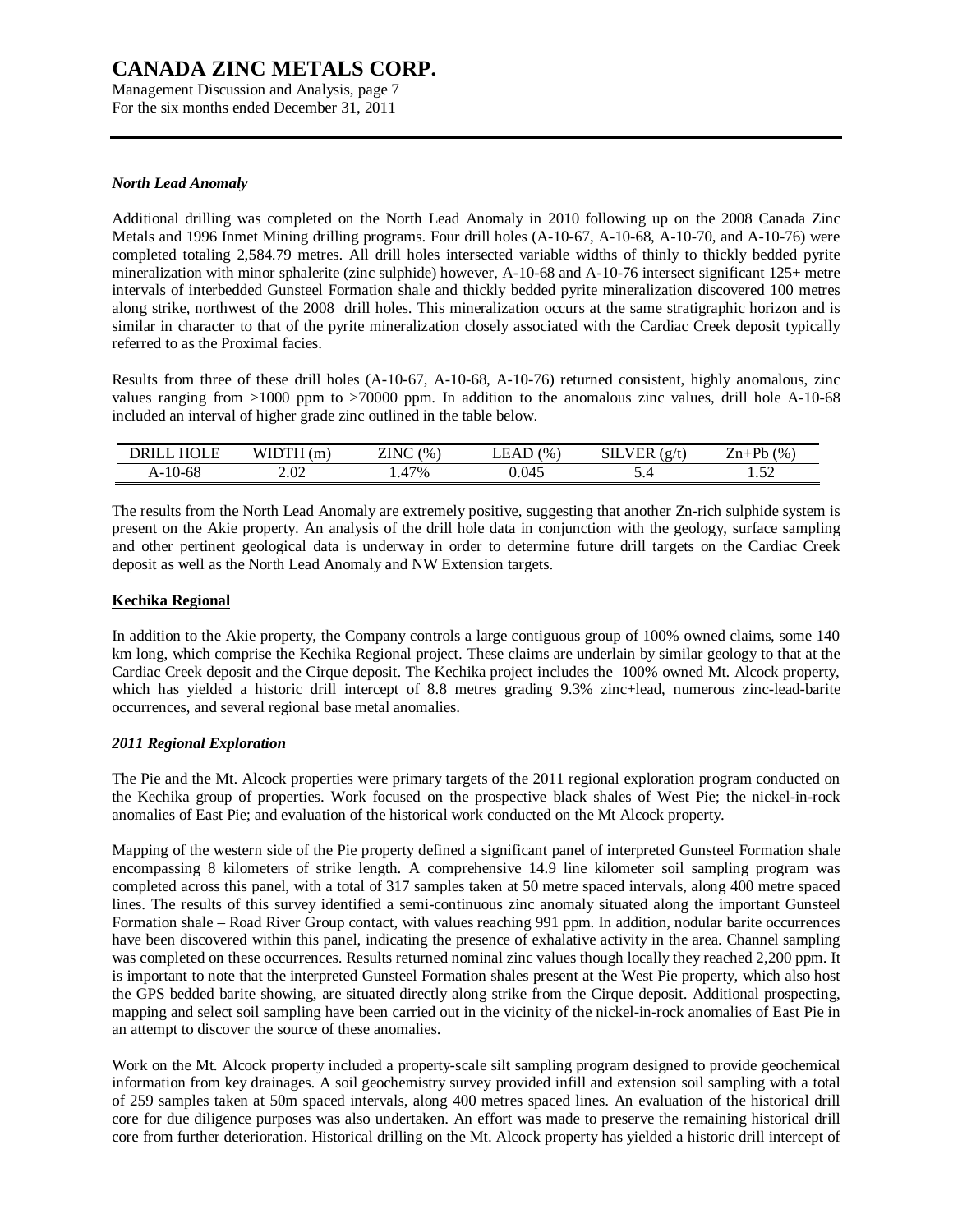Management Discussion and Analysis, page 8 For the six months ended December 31, 2011

8.8 metres grading 9.3% zinc+lead and 1.2 oz per ton silver in drill hole 89-3.

The results of the soil sampling program effectively linked previously known soil anomalies between the two historical soil sampling grids along the eastern edges of the property. The silt sampling program returned highly anomalous zinc values in excess of 1,500 ppm across the central and southeastern edges of the property while nominal silt values were obtained from the northwestern edge of the property. Future exploration efforts will focus on the underexplored central area of the property as well as expanding the soil coverage across the prospective eastern panel of Gunsteel shale.

#### *Previous Kechika Regional Exploration:*

The 2009 Kechika regional program was largely directed towards the Pie, Yuen Extension and Yuen claims that extend northwestward from the Akie Property for a distance of some 30 km. These properties encompass the highly prospective geological package(s) of Middle to Late Devonian fine grained sediments (Gunsteel Formation) and associated carbonate rocks that host both the Company's Cardiac Creek deposit and the nearby Cirque deposits owned by Teck Resources Ltd and Korea Zinc. Exploration on the Pie property resulted in identification of two new significant mineral occurrences and two distinct geochemical targets.

In the western part of the Akie property, prospecting has identified a 70 metre long by 1.5 metre thick occurrence of bedded barite that is associated with iron seeps, silicification and a nearby outcrop of laminated pyrite (collectively referred to as the GPS Showing), all features consistent with SEDEX deposits. This area is along strike from the Cirque SEDEX zinc-lead deposit which is located 18.5 km to the northwest, and is underlain by black shales of the Gunsteel Formation. In addition, approximately 7 km to the northwest, anomalous zinc values have been obtained from a 1 km long cluster of silt (>3,000ppm), soil (>3,000ppm) and rock samples (>1,000ppm) in an area underlain by the same Gunsteel Formation shales.

Prospecting in the central part of the Pie property has resulted in discovery of two outcrops, some 75 metres apart, hosting very distinctive veins consisting of coarse grained, medium brown sphalerite, lesser galena, comb-structure quartz crystals, and very large (to >10 cm long) lath-like crystals of white barite, within a hard, black, saccharoidal siliceous matrix (referred to as Black Silica Veins - "Breccia" Showing in previous news releases). Locally, the veins exhibit a breccia texture comprising vuggy, angular fragments, up to 6 cm across, of white quartz, carbonate and sphalerite in a similar black matrix. These veins occur within limestone or at the contact between black shales and limestone and range in thickness from 30 cm to >1 metre. Channel sampling along the strike of the basal part of the vein, exposed in the largest of the two outcrops, has yielded an average zinc grade of 10.19%, with lead (highest individual sample grade  $-27.81\%$  zinc, 0.02% lead). Analytical data also indicate that the zinc mineralization is accompanied by copper values, up to 2,172 ppm. This general area of the Pie claims is characterized by the presence of numerous occurrences of galena, sphalerite and/or barite in either carbonate or in the immediate vicinity of the contact between carbonate and black shales. It is possible that the veins could be associated with a nearby, but as yet unrecognized, vent complex or feeder zone typical of a SEDEX environment.

Soil and rock sampling in an area of extensive iron seeps and gossan development in the eastern part of the Pie property, approximately 4 km to the southeast of the aforementioned black silica veins, has returned highly anomalous values of zinc and other metals, the maximums (minimums) reported being >10,000 ppm (5,718 ppm) zinc, 9,711 ppm (1,442 ppm) nickel, 1,384 ppm (66.3 ppm) cobalt, 623 ppm (82.98 ppm) molybdenum and >10,000 ppm (2,437 ppm) manganese. These oxidized features can be traced for several kilometers, and field evidence suggests that the underlying rocks may be black shale or limestone, which elsewhere in this area, has been noted to host local sphalerite and galena mineralization in veinlets and fractures.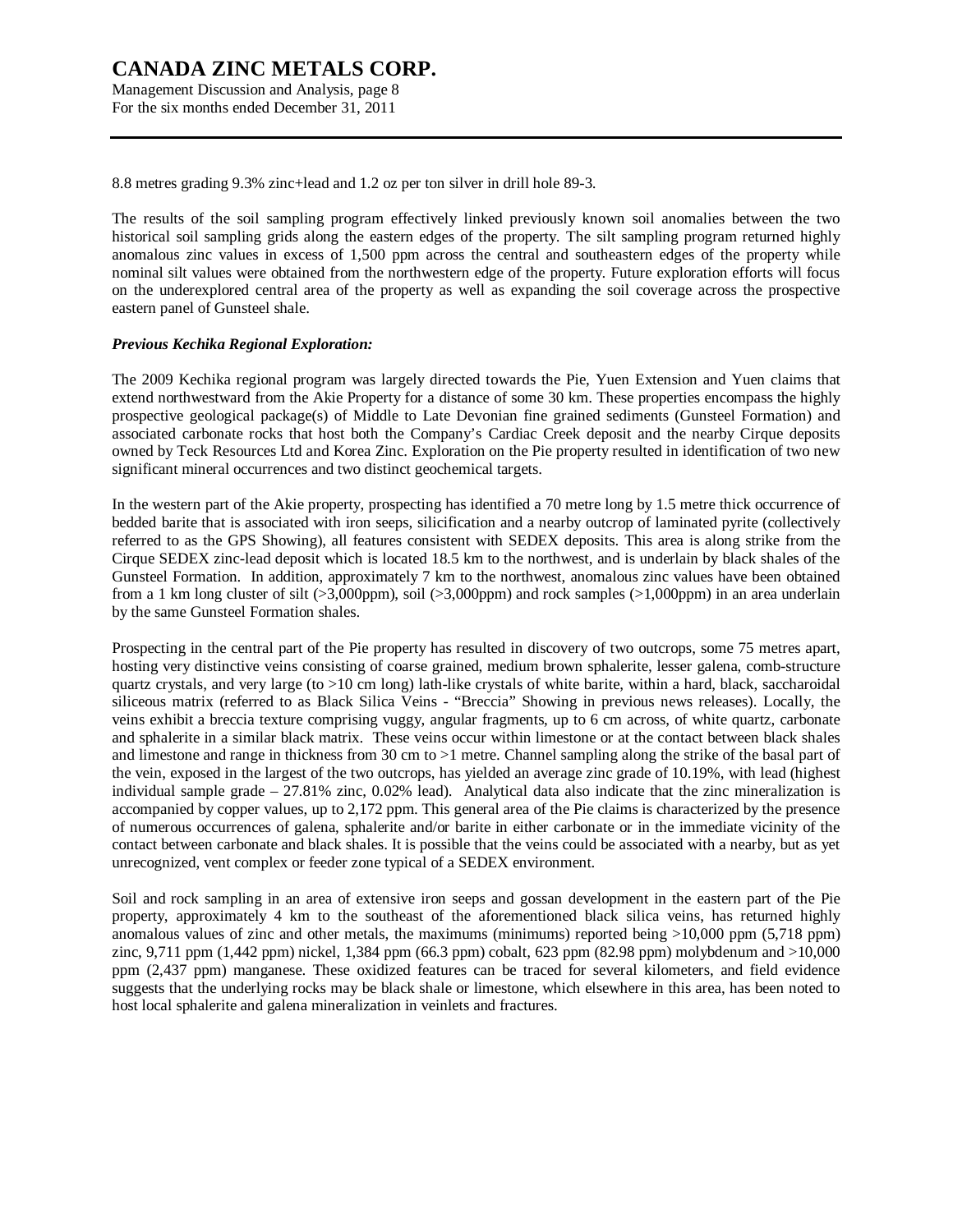Management Discussion and Analysis, page 9 For the six months ended December 31, 2011

# **Summary of exploration expenditures incurred on various properties:**

|                                                             | <b>Akie Property</b> | <b>Kechika Regional</b> | DA                       | <b>Total</b>      |
|-------------------------------------------------------------|----------------------|-------------------------|--------------------------|-------------------|
| <b>Acquisition Costs:</b>                                   |                      |                         |                          |                   |
| Balance, July 1, 2010                                       | \$<br>24,175,329     | \$<br>328,432           | \$<br>71,535             | \$<br>24,575,296  |
| Additions                                                   |                      | 348                     |                          | 348               |
| Write-off                                                   |                      |                         | (71, 535)                | (71, 535)         |
| Balance, June 30, 2011 and                                  | \$<br>24,175,329     | \$<br>328,780           | \$                       | \$<br>24,504,109  |
| December 31, 2011                                           |                      |                         |                          |                   |
|                                                             |                      |                         |                          |                   |
| <b>Deferred Exploration Costs:</b><br>Balance, July 1, 2010 | \$<br>26,281,810     | \$<br>1,172,533         | \$<br>150,025 \$         |                   |
| Less:                                                       |                      |                         |                          | 27,604,368        |
| Reclassification of camp                                    | (118, 596)           |                         |                          | (118, 596)        |
| equipment                                                   |                      |                         |                          |                   |
| Adjusted balance, July 1, 2010                              | 26, 163, 214         | 1,172,533               | 150,025                  | 27,485,772        |
| Surface drilling program:                                   |                      |                         |                          |                   |
|                                                             | 46,201               |                         |                          |                   |
| Equipment, amortization                                     | 180,951              |                         |                          | 46,201<br>180,951 |
| Camp operating                                              | 4,838,253            | 15,033                  |                          | 4,853,286         |
| Drilling                                                    | 182,085              | 16,193                  |                          | 198,278           |
| Geology                                                     | 72,336               | 18,284                  |                          | 90,620            |
| Work assessment fees                                        | 5,319,826            | 49,510                  |                          | 5,369,336         |
| Total surface drilling                                      |                      |                         |                          |                   |
| Geotechnical program:                                       | 631,852              |                         |                          | 631,852           |
| Camp operating                                              | 314,953              |                         |                          | 314,953           |
| Trail construction                                          | 600,177              |                         |                          | 600,177           |
| Total geotechnical program                                  | 1,546,982            |                         |                          | 1,546,982         |
|                                                             |                      |                         |                          |                   |
| Community consultations                                     | 210,000              |                         |                          | 210,000           |
| Environmental studies                                       | 236,940              |                         |                          | 236,940           |
| Underground engineering                                     | 88,470               |                         |                          | 88,470            |
| Project assessment                                          | 8,682                |                         |                          | 8,682             |
| Metallurgical analysis                                      | 6,900                |                         |                          | 6,900             |
| Less:                                                       |                      |                         |                          |                   |
| Write-off                                                   |                      |                         | (150, 025)               | (150, 025)        |
| <b>METC (2009)</b>                                          | (1,611,149)          |                         |                          | (1,611,149)       |
| Balance, June 30, 2011                                      | 31,969,865           | 1,222,043               | $\overline{\phantom{0}}$ | 33,191,908        |
| Surface drilling program:                                   |                      |                         |                          |                   |
| Equipment, amortization                                     | 32,574               |                         |                          | 32,574            |
| Camp operating                                              | 47,350               | 59,217                  |                          | 106,567           |
| Drilling                                                    | 1,624,841            | 169,309                 |                          | 1,794,150         |
| Geology                                                     | 93,631               | 205,783                 |                          | 299,414           |
| Total surface drilling                                      | 1,798,396            | 434,309                 |                          | 2,232,705         |
|                                                             |                      |                         |                          |                   |
| Underground development:                                    |                      |                         |                          |                   |
| Engineering                                                 | 180,998              |                         |                          | 180,998           |
| Trail construction                                          | 1,380,411            |                         |                          | 1,380,411         |
| Total underground development                               | 1,561,409            |                         |                          | 1,561,409         |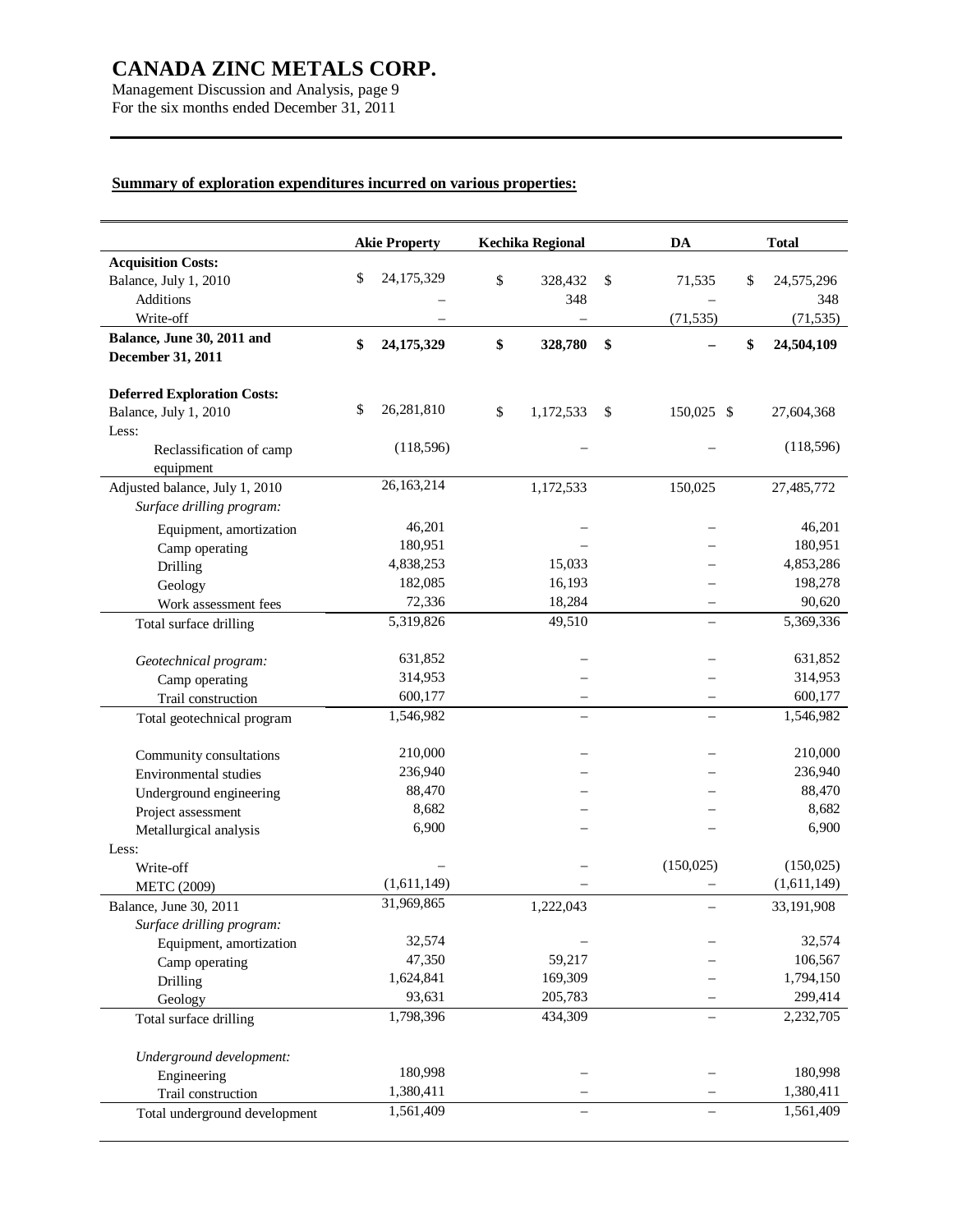Management Discussion and Analysis, page 10 For the six months ended December 31, 2011

| Geotechnical program             | 18,143     |                 |  | 18,143       |
|----------------------------------|------------|-----------------|--|--------------|
| Community consultations          | 90,000     |                 |  | 90,000       |
| Environmental studies            | 172,147    |                 |  | 172,147      |
| Project assessment               | 32,224     |                 |  | 32,224       |
| Metallurgical analysis           | 6,748      |                 |  | 6,748        |
| Balance, December 31, 2011       | 35,648,932 | 1,656,352       |  | 37, 305, 284 |
|                                  |            |                 |  |              |
| <b>Total Resource properties</b> | 59,824,261 | \$<br>1,985,132 |  | 61,809,393   |

### **1.3 Selected Annual Information**

The following is a summary of certain financial information concerning the Company for each of the last three most recently completed financial years. Fiscal 2011 financial results have been restated to IFRS. Please refer to Note 15 in the condensed consolidated interim financial statements for the six months ended December 31, 2011.

|                               | Years ended     |                 |                 |  |  |  |  |
|-------------------------------|-----------------|-----------------|-----------------|--|--|--|--|
|                               | 2011            | 2010            | 2009            |  |  |  |  |
|                               | (IFRS)          | (Canadian GAAP) | (Canadian GAAP) |  |  |  |  |
|                               |                 |                 |                 |  |  |  |  |
| Interest and other income     | \$249,033       | \$36,036        | \$80,256        |  |  |  |  |
| Net Loss                      | $(\$2,389,834)$ | $(\$9,193,106)$ | $(\$1,733,051)$ |  |  |  |  |
| Loss per share                | $(\$0.02)$      | (\$0.10)        | $(\$0.02)$      |  |  |  |  |
| Total assets                  | \$81,527,157    | \$63,441,750    | \$57,815,908    |  |  |  |  |
| Total long term liabilities   | \$6,021,000     | \$7,040,397     | \$1,514,583     |  |  |  |  |
| Cash dividends declared per   |                 |                 |                 |  |  |  |  |
| share for each class of share | \$Nil           | <b>SNil</b>     | <b>SNil</b>     |  |  |  |  |

### **1.4 Results of Operations**

The following is a discussion of the financial condition, changes in financial condition and results of operations of the Company for the six month ended December 31, 2011 and 2010. The financial results for the prior periods have been restated to IFRS. Please refer to Note 15 in the condensed consolidated interim financial statements for the six months ended December 31, 2011.

During the six month ended December 31, 2011, the Company reported a loss before comprehensive loss of \$663,081 or \$0.005 per share compared to a loss before comprehensive loss of \$815,670 or \$0.007 per share during the same period in fiscal 2011, a decrease in loss of \$152,859. The decrease in loss was primarily due to a decrease in sharebased compensation expense offset by increases in other operating expenses.

The table below details certain non-cash transactions that for the purposes of this discussion have been excluded from the reported net loss to produce an adjusted net loss that forms a better basis for comparing and assessing the Company's period-over-period operating results and requirements.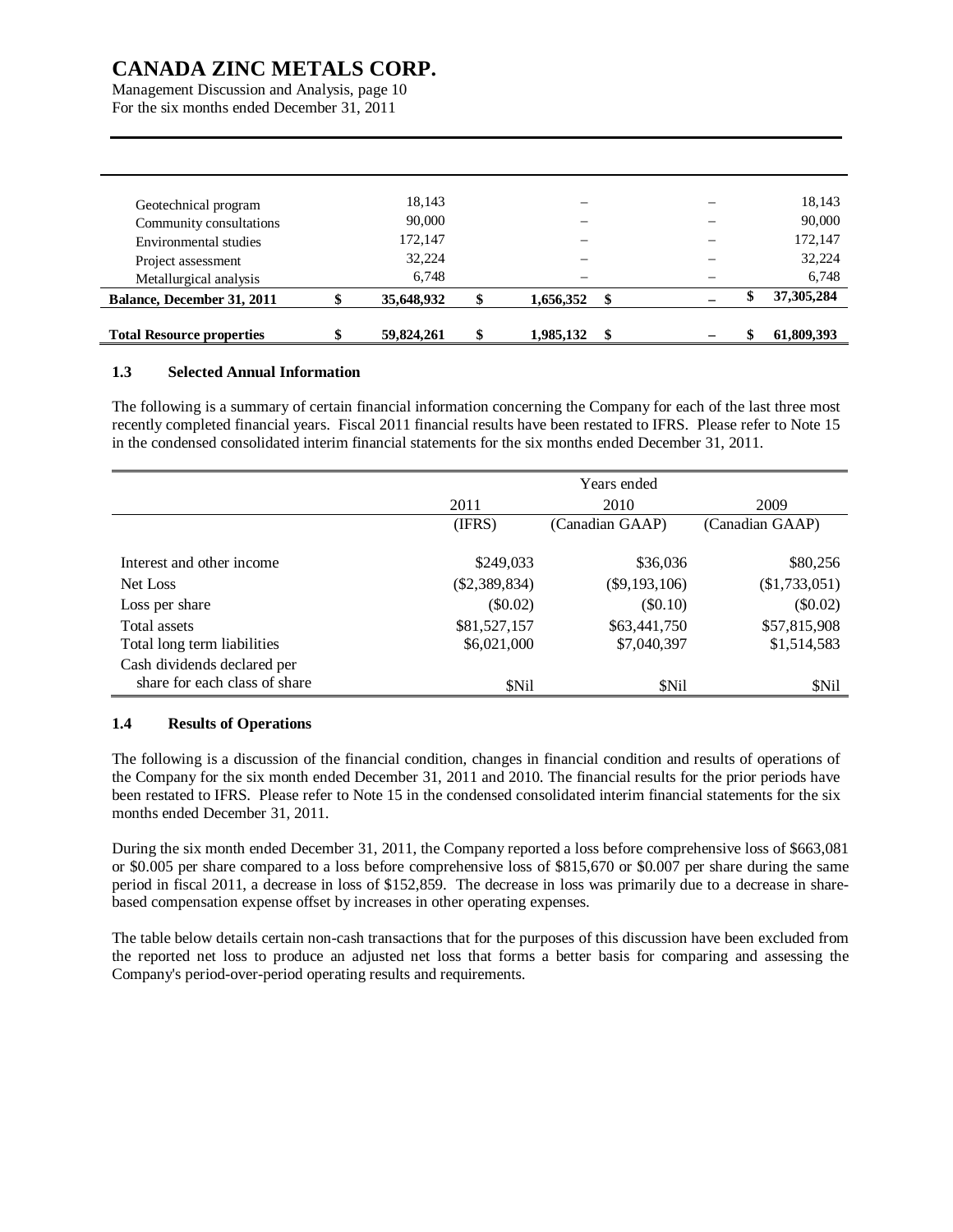Management Discussion and Analysis, page 11 For the six months ended December 31, 2011

|                                                       | Six months ended December 31, |            |    |             |  |
|-------------------------------------------------------|-------------------------------|------------|----|-------------|--|
|                                                       |                               | 2011       |    | 2010        |  |
|                                                       |                               | (IFRS)     |    | (IFRS)      |  |
| Net comprehensive loss for the period                 | \$                            | (369, 149) | \$ | (913, 375)  |  |
| Adjustment for change in FMV of marketable securities |                               | (293, 932) |    | 97,705      |  |
| Net loss before comprehensive loss                    |                               | (663,081)  |    | (815, 670)  |  |
| Deferred income taxes                                 |                               | (242, 250) |    | (824, 160)  |  |
| Net loss before income taxes                          |                               | (905, 331) |    | (1,639,830) |  |
| Amortization                                          |                               | 2.070      |    | 903         |  |
| Share based compensation expense                      |                               | 108,923    |    | 758,815     |  |
| Loss on sale of marketable securities                 |                               | 86,507     |    |             |  |
| Adjusted net loss (1)                                 | \$                            | (707,831)  | \$ | (880, 112)  |  |

(1) Adjusted net loss for the period is not a term recognized under IFRS.

### Interest and other income

Total interest and other income for the six months ended December 31, 2011 was \$140,084 compared to \$106,340 during the same period last year. The increase in interest income was attributable to higher balances of the short-term investments.

During the six months ended December 31, 2011, the Company sold 70,000 shares of International Lithium Corp. ("ILC") at an average price of \$0.18 per share for net cash proceeds of \$12,591, and 345,000 ILC share purchase warrants at an average price of \$0.03 for net cash proceeds of \$10,485. The Company realized a pre-tax loss of \$86,507 on the sale of these securities.

#### Deferred income taxes

During the six months ended December 31, 2011, the Company recognised deferred income tax recovery of \$242,250 (2010 -\$824,160) by reversing the flow-through liability premium, which arose in connection with a new accounting policies for the flow-through share issuances. The liability is reversed on pro-rata basis when the required resource expenditures are incurred and renounced to the flow-through investors. The Company adopted this new policy on the transition to IFRS. For further details, please refer to Notes 2 and 15 in the condensed consolidated interim financial statements for the six months ended December 31, 2011.

#### General and administration expenses

Total general and administration expenses decreased by \$787,263 due to decreases in consulting fees of \$364,269, office and miscellaneous of \$1,008, professional fees of \$2,449, regulatory fees of \$14,445, rent of \$133, share-based compensation expense of \$649,892 and transfer agent fees of \$3,522, offset by increases in amortization expense of \$1,167, bank charges and interest of \$1,476, director fees of \$25,000, bonuses of \$2,500, investor relations of \$42,237, management fees of \$72,000, travel and promotion of \$89,304 and wages and benefits of \$14,771.

#### Management fees

Increase in management fees was due to amendment of management and administrative services agreement with Varshney Capital Corp. ("VCC"), a company controlled by two common directors, whereby the monthly management fee was increased from \$12,500 to \$24,500.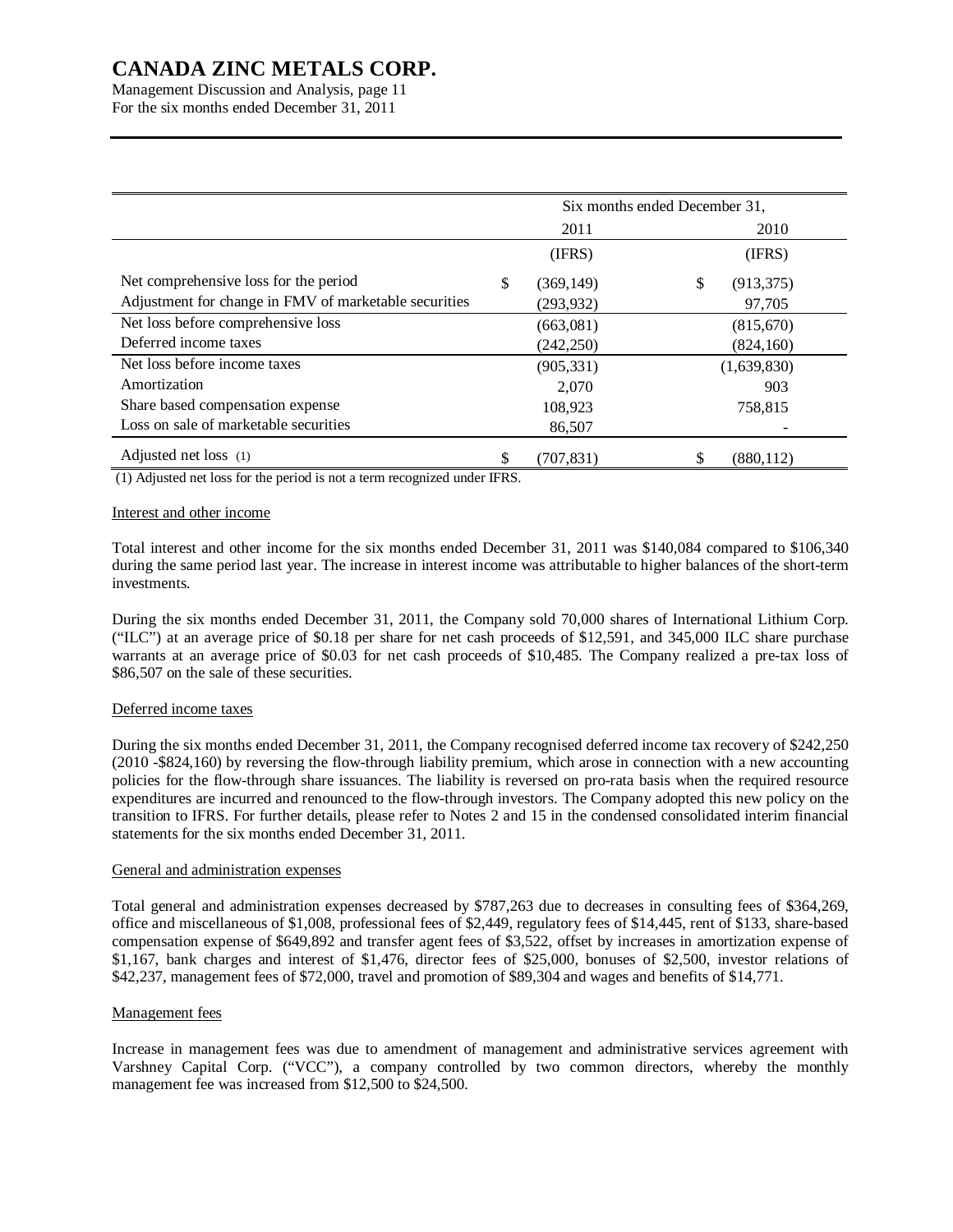Management Discussion and Analysis, page 12 For the six months ended December 31, 2011

### Directors' fees

Increase in directors' fees was due to a new director's remuneration plan approved by the Board on July 21, 2011, pursuant to which each director is paid a quarterly director fee of \$2,500.

#### Investor relations

The increase in investor relation fees was due to additional costs incurred on the road show in Europe at the end of November 2011, which included various investor presentations and conferences.

#### Travel and promotion

Increase in travel and promotion expenses was due to higher travel expenses incurred by directors and officers in connection with exploration activities and presentations arranged for various investors. These include the Company's senior management European road show in November 2011 and a trip to China in December 2011 to meet with representatives of Tongling Nonferrous Metals Group Holdings Co. Ltd., the Company's largest investor who currently holds approximately a 35 per-cent equity position in the Company.

#### Consulting fees

The decrease in consulting fees was due to decreased business development consulting and financial advisory services carried out in Europe.

#### Regulatory fees

Regulatory fees decreased due to fewer regulatory filings during the period. Higher regulatory fees in fiscal 2011 were related to the regulatory filings in connection with the investor relations agreement, extension of the normal course issuer bid ("NCIB") and the stock option plan with the TSXV.

#### Transfer agent fees

Transfer agent fees decreased due to fewer transfer agent and shareholders services retained during the period as there were no private placements or other equity transactions completed.

#### Share-based compensation

The Company recognizes compensation expense for all stock options granted, using the fair value based method of accounting and any cash paid on the exercise of stock options is added to the stated value of common shares. For the six months ended December 31, 2011, the Company recorded stock-based compensation expense of \$108,923 (2010 - \$758,815) on the vested portion of stock options granted to directors, officers and consultants of the Company. The recorded share based compensation expense was significantly lower as there were no new stock options granted during the period.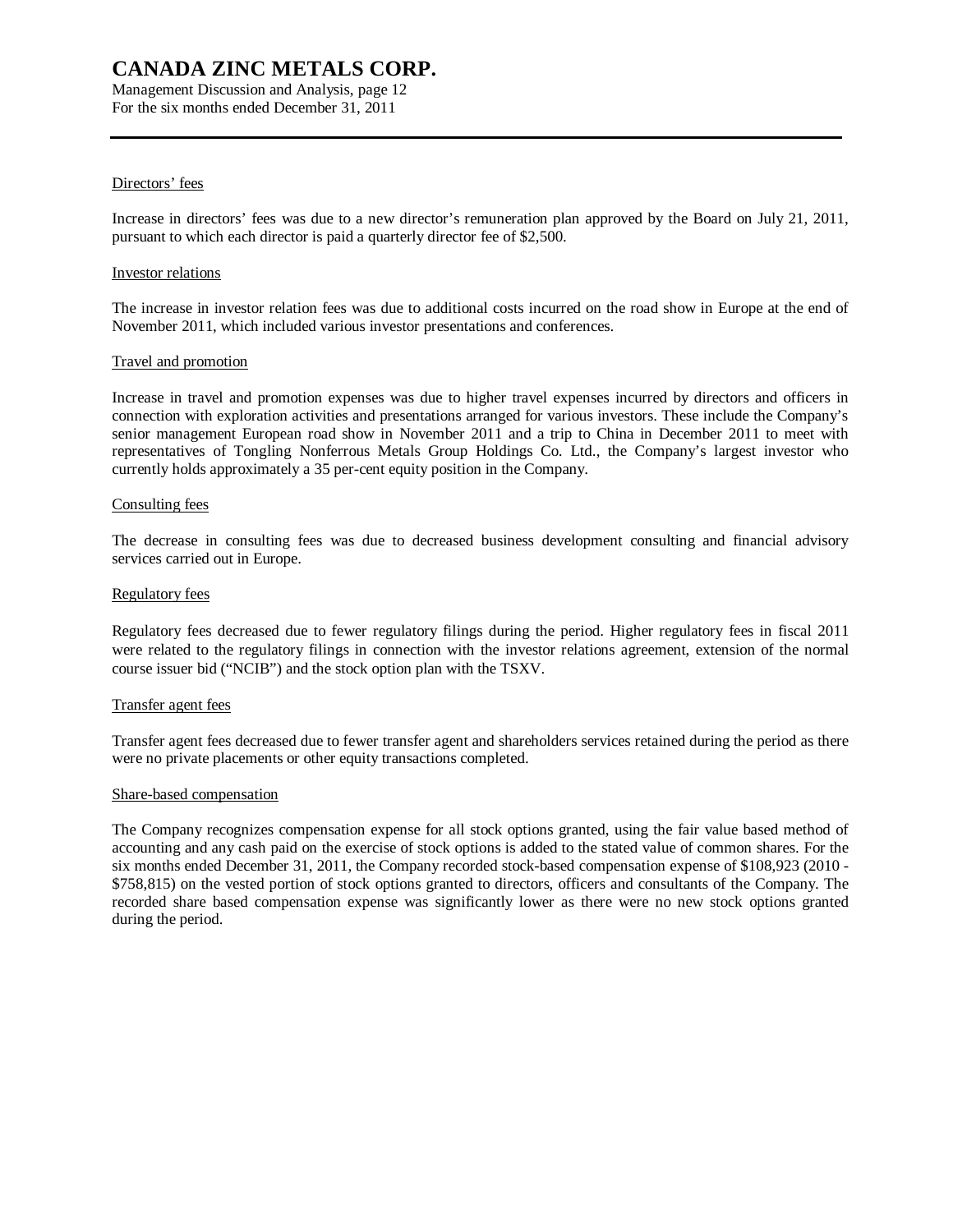Management Discussion and Analysis, page 13 For the six months ended December 31, 2011

#### **1.5 Summary of Quarterly Results**

The following is a summary of certain consolidated financial information concerning the Company for each of the last eight reported quarters:

| Quarter ended      | Interest Income | Net Earnings<br>(Loss) before<br>comprehensive loss |             | Earnings (Loss) per<br>share |        |
|--------------------|-----------------|-----------------------------------------------------|-------------|------------------------------|--------|
| December 31, 2011  | \$<br>72,030    | \$                                                  | (260, 534)  | \$                           | (0.00) |
| September 30, 2011 | 68,054          |                                                     | (402, 546)  |                              | (0.00) |
| June 30, 2011      | 75,801          |                                                     | (84, 615)   |                              | (0.00) |
| March 31, 2011     | 66,892          |                                                     | (834, 619)  |                              | (0.01) |
| December 31, 2010  | 36,515          |                                                     | (1,228,148) |                              | (0.01) |
| September 30, 2010 | 69,825          |                                                     | 412,478     |                              | 0.00   |
| June 30, 2010      | 13,254          |                                                     | (6,648,712) |                              | (0.07) |
| March 31, 2010     | 5,013           |                                                     | (1,256,803) |                              | (0.02) |

The financial results for the prior periods have been restated to IFRS. Please refer to Note 15 in the condensed consolidated interim financial statements for the six months ended December 31, 2011.

The significant changes in loss for the quarter ended:

- a) December 31, 2011 was due to future income tax recovery of \$242,250;
- b) June 30, 2011 was due to future income tax recovery of \$963,093;
- c) March 31, 2011 was due to stock-based compensation expense of \$152,272 recorded on the 150,000 stock options granted to a consultant of the Company during the period and the vested portion of other stock options granted during the prior periods, business development consulting fees of \$136,729 and bonuses of \$360,000;
- d) December 31, 2010 was due to stock-based compensation expense of \$696,382 recorded on 1,870,000 stock options granted during the period and business development consulting fees of \$366,494;
- e) September 31, 2010 was due to future income tax recovery of \$750,334;
- f) June 30, 2010 was due to future income tax expense of \$5,525,814 resulting from the difference between tax and book values of resource properties, and flow-through taxes of \$559,685 recorded in connection with the amended renunciation of the eligible Canadian exploration expenditures for fiscal 2008;
- g) March 31, 2010 was due to stock-based compensation expense of \$873,730 recorded on 1,320,000 stock options granted during the period and business development consulting fees of \$145,100; and
- h) December 31, 2009 was due to stock-based compensation expense of \$339,513 recorded on 2,360,000 stock options granted during the quarter and consulting fees of \$236,812 paid in connection with business development consulting and financial advisory services carried out in Europe and Asia.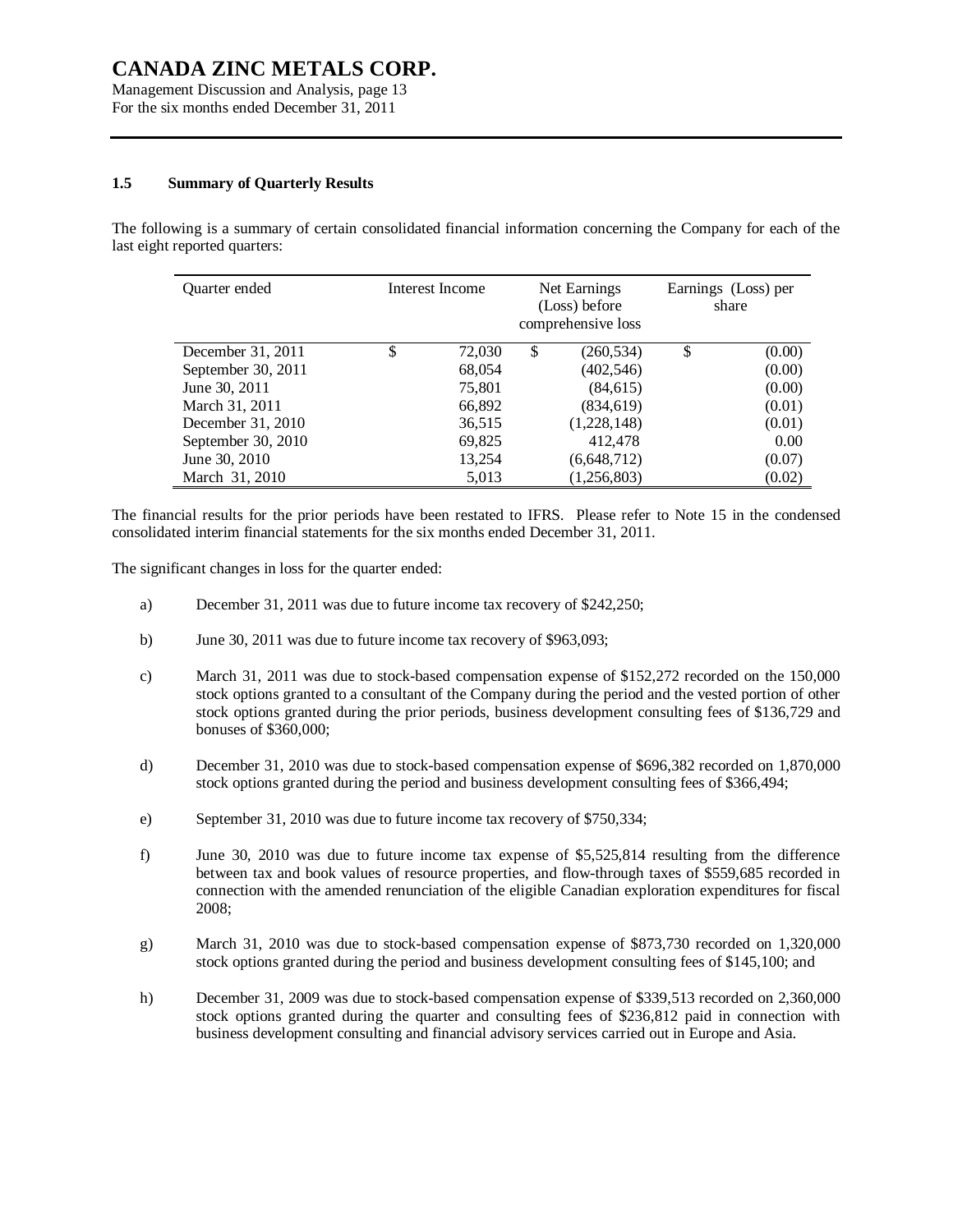Management Discussion and Analysis, page 14 For the six months ended December 31, 2011

#### **1.6/1.7 Liquidity and Capital Resources**

The Company reported working capital of \$16,375,562 at December 31, 2011 compared to working capital of \$21,945,977 at June 30, 2011, representing a decrease in working capital of \$5,570,415. Net cash decreased by \$5,766,376 from \$15,501,154 at June 30, 2011 to \$9,734,778 at December 31, 2011.

During the six months ended December 31, 2011, the Company utilized its cash and cash equivalents as follows:

- (a ) \$1,102,192 was provided by operating activities, consisting primarily of general and administrative expenditures and change in non-cash items, including the receipt of the 2010 METC refund of \$1,611,149;
- (b ) \$4,297,729 was used for deferred exploration of resource properties, and \$146,935 was used for camp upgrades;
- (c ) \$1,580,632 was used for the purchase of marketable securities;
- (d ) \$3,649 was posted as a security deposit in connection with the exploration permit; and
- (e ) \$838,623 was used for the purchase of 1,774,000 common shares of the Company at a weighted average price of \$0.47 under the NCIB, which commenced on July 31, 2009 and was subsequently extended for another 12 months on August 1, 2011.

On August 1, 2011, the Company received TSXV approval to purchase at market price up to 6,922,765 common shares, being approximately 5% of the Company's issued and outstanding common shares under the NCIB.

The Company is engaging in a NCIB because it believes that the market price of its common shares at times does not properly reflect the underlying value of the Company. The purpose of the bid is to reduce dilution of the Company's shares and to enhance the potential future value of the Common Shares which remain outstanding, thus increasing long term shareholder value. Purchases connected with this bid will be conducted through Canaccord Genuity Corp.'s offices in Vancouver. The Company will pay the market price of the common shares at the time of acquisition and will not purchase more than 2% of the total issued and outstanding common shares within any 30 day period.

|                  | August 1, 2009 to<br>July 31, 2010 | August 1, 2010 to<br>July 30, 2011 | August 1, $2011$ to<br>February 25, 2011 | <b>Total NCIB</b><br>purchases |
|------------------|------------------------------------|------------------------------------|------------------------------------------|--------------------------------|
| Number of shares | 744.000                            | 1,227,000                          | 1,795,200                                | 3,766,200                      |
| Purchase price   | 311.501                            | 574,472                            | 852.337                                  | 1,738,310                      |

The total NCIB purchases over the past two years are summarized as follows:

The purchases are made in accordance with the policies and rules of the TSXV. The Company will pay the market price of the common shares at the time of acquisition and will not purchase more than 2% of the total issued and outstanding common shares within any 30 day period.

A total of 3,584,000 common shares repurchased since fiscal 2010, were cancelled and returned to the Company's treasury.

Current assets excluding cash as at December 31, 2011 include short-term investments of \$4,609,000, receivables of \$439,064, which consisted of HST recoverable of \$266,866, interest receivable on short-term investments of \$171,471 and other receivables of \$727, prepaid expenses of \$14,387 and marketable securities with a fair market value of \$2,345,317. Current assets excluding cash as at June 30, 2011 consisted of short-term investments of \$4,609,000, receivables of \$477,600, which consisted of HST recoverable of \$279,906 and interest receivable on short-term investments of \$179,694, METC recoverable of \$1,611,149, marketable securities of \$557,260 and prepaid expenses of \$378,838.

Current liabilities as at December 31, 2011 consisted of trades payable and accrued liabilities of \$746,543 (June 30,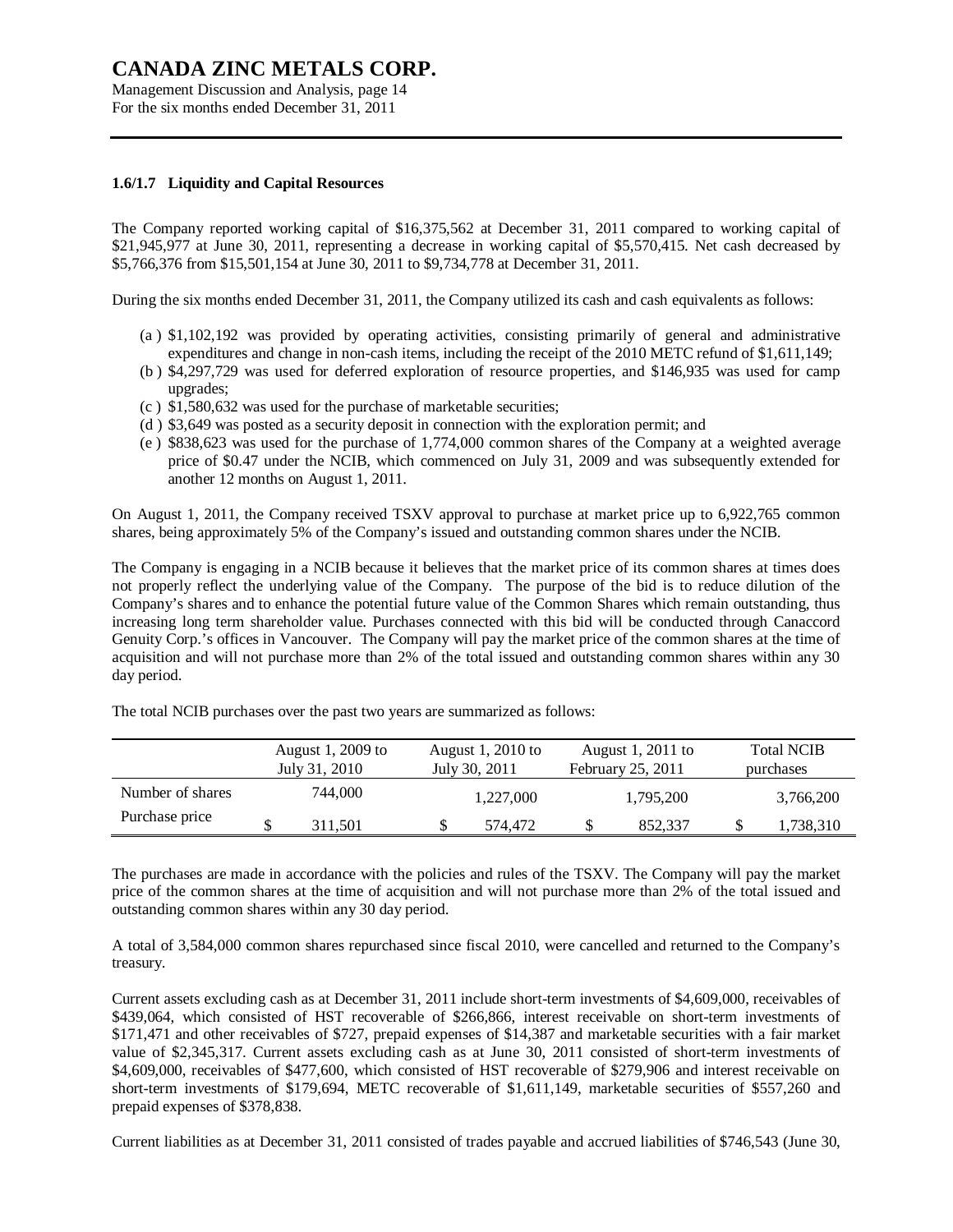Management Discussion and Analysis, page 15 For the six months ended December 31, 2011

2011 - \$1,189,024) , amounts due to related parties of \$20,441 (June 30, 2011 - \$Nil), and flow-through premium liability of \$Nil (June 30, 2011 - \$242,250).

The other sources of funds potentially available to the Company are through the exercise of outstanding stock options and warrants. See Item 1.15 – Other Requirements – Summary of Outstanding Share Data. There can be no assurance, whatsoever, that any or all of these outstanding exercisable securities will be exercised.

The Company has and may continue to have capital requirements in excess of its currently available resources. In the event the Company's plans change, its assumptions change or prove inaccurate, or its capital resources in addition to projected cash flow, if any, prove to be insufficient to fund its future operations, the Company may be required to seek additional financing. Although the Company has been successful in raising the above funds, there can be no assurance that the Company will have sufficient financing to meet its future capital requirements or that additional financing will be available on terms acceptable to the Company in the future.

The Company's overall success will be affected by its current or future business activities. The Company is currently in the process of acquiring and exploring its interests in resource properties and has not yet determined whether these properties contain mineral deposits that are economically recoverable. The continued operations of the Company and the recoverability of expenditures incurred in these resource properties are dependent upon the existence of economically recoverable reserves, securing and maintaining title and beneficial interest in the properties, obtaining necessary financing to explore and develop the properties, and upon future profitable production or proceeds from disposition of the resource properties.

The Company is exposed in varying degrees to a variety of financial instrument related risks.

#### *Credit Risk*

Credit risk is the risk that one party to a financial instrument will fail to discharge an obligation and cause the other party to incur a financial loss. The Company's primary exposure to credit risk is on its bank deposits of \$334,778, guaranteed investment certificates ("GIC") classified as cash equivalents of \$9,400,00 and short-term investments in a fixed rate GIC with initial maturity over 90 days of \$4,609,000. The short-term investments matured in February 2012 and were re-invested in a 30-day redeemable GIC at a fixed rate of 1.35%.

As all bank accounts and GICs are held with a major bank in Canada, there is a concentration of credit risk with one bank in Canada. This risk is managed by using a major bank that is a high credit quality financial institution as determined by rating agencies.

The Company's secondary exposure to credit risk is on its receivables. This risk is minimal as receivables consist primarily of refundable government sales taxes and interest accrued on the short-term investments.

#### *Currency Risk*

The Company operates in Canada and is therefore not exposed to significant foreign exchange risk arising from transactions denominated in a foreign currency.

#### *Interest Rate Risk*

The Company is exposed to interest rate risk as its bank accounts and GICs earn interest income at variable rates. As at December 31, 2011, the Company had \$1,400,000 in variable rate GIC investments currently earning an annual interest rate of 1.2%. The Company mainly invests in fixed interest rates short-term investments that are considered to be low risk.

### *Liquidity Risk*

Liquidity risk arises through the excess of financial obligations over available financial assets due at any point in time. The Company's objective in managing liquidity risk is to maintain sufficient readily available reserves in order to meet its liquidity requirements at any point in time. The Company achieves this by maintaining sufficient cash and cash equivalents. As at December 31, 2011, the Company was holding the total of \$17,128,159 in cash and cash equivalents and other available-for-sale financial assets to settle its current liabilities of \$766,984. Management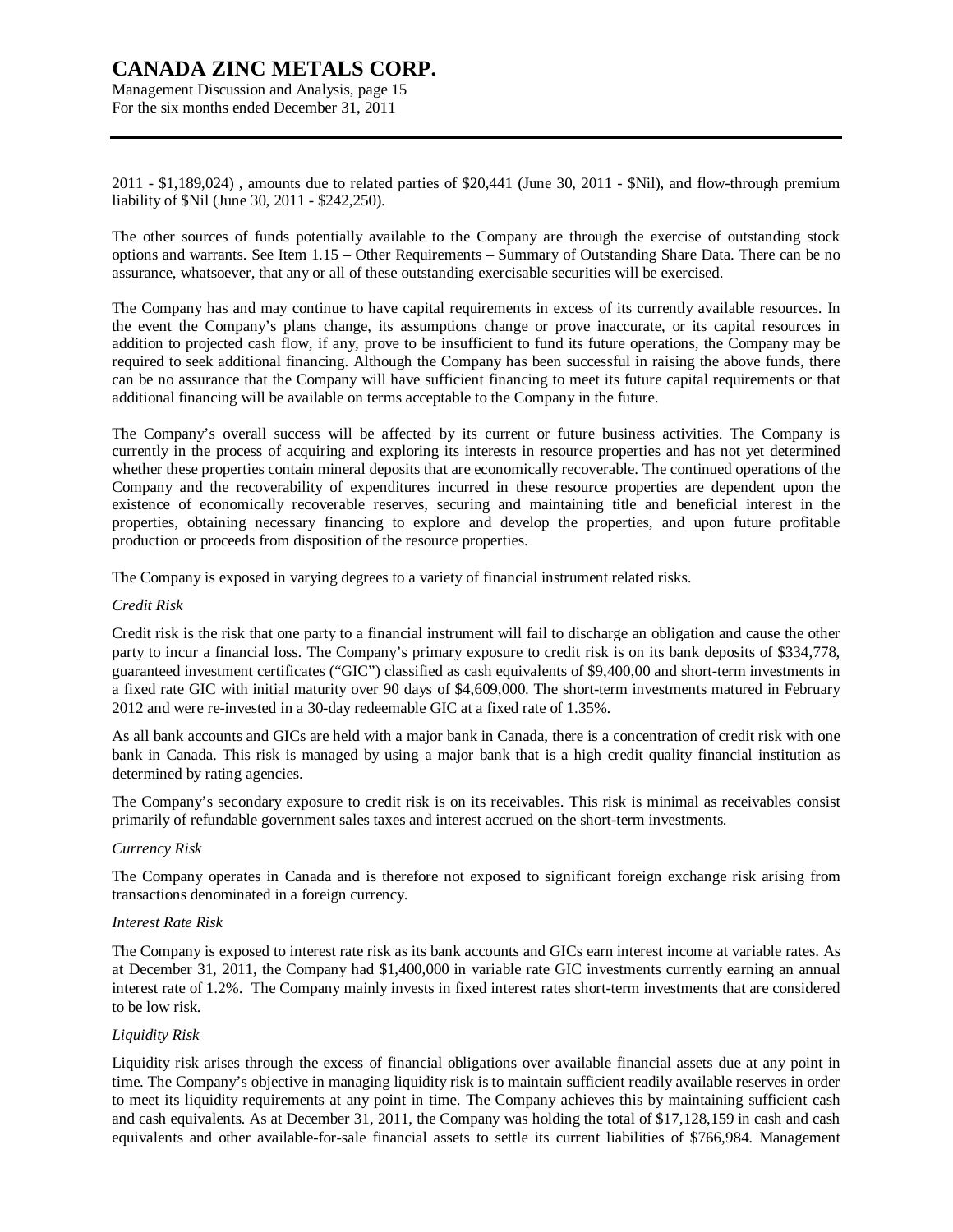Management Discussion and Analysis, page 16 For the six months ended December 31, 2011

believes it has sufficient funds to meet its current obligations as they become due and to fund its exploration projects and administrative costs.

# *Price risk*

The Company is exposed to price risk with respect to commodity and equity prices. Equity price risk is defined as the potential adverse impact on the Company's earnings due to movements in individual equity prices or general movements in the level of the stock market. Commodity price risk is defined as the potential adverse impact on earnings and economic value due to commodity price movements and volatilities. The Company closely monitors certain commodity prices, individual equity movements, and the stock market to determine the appropriate course of action to be taken by the Company.

The Company also maintains investments in certain marketable securities. There can be no assurance that the Company can exit these positions if required, resulting in proceeds approximating the carrying value of these securities.

# **1.8 Off-Balance Sheet Arrangements**

The Company does not utilize off-balance sheet arrangements.

### **1.9 Transactions with Related Parties**

The remuneration of directors and other key management personnel during the six month ending December 31, 2011 and 2010 were as follows:

| December 31.                      | 2011        | 2010    |
|-----------------------------------|-------------|---------|
| <b>Bonuses</b>                    | \$<br>2,500 | \$      |
| Directors fees                    | 25,000      |         |
| Management salaries               | 138,025     | 121,774 |
| Consulting fees (geology)         | 68,340      | 10,000  |
| Consulting fees other             | 7,500       | 7,500   |
| Management and administration (i) | 177,000     | 105,000 |
| Share-based payments (ii)         | 84,889      | 445,407 |
| Total                             | 503,254     | 689,681 |

(i) On May 1, 2007, the Company entered into a management and administrative agreement with Varshney Capital Corp. ("VCC"), a company controlled by two common directors, whereby the Company agreed to pay management and administrative fees of \$12,500 and \$5,000 per month, respectively. Effective July 1, 2011, the agreement was amended to increase the monthly management fee to \$24,500.

During the six months ended December 31, 2011, the Company paid or accrued \$147,000 (2010 – \$75,000) for management fees and \$30,000 (2010 – \$30,000) for administrative fees to VCC.

- (ii) Share-based payments are the fair value of options that have been granted to directors and key management personnel;
- (iii) As at December 31, 2011, \$20,441 (June 30, 2011 \$Nil) was due to directors and officers of the Company for reimbursement of business travel expenses.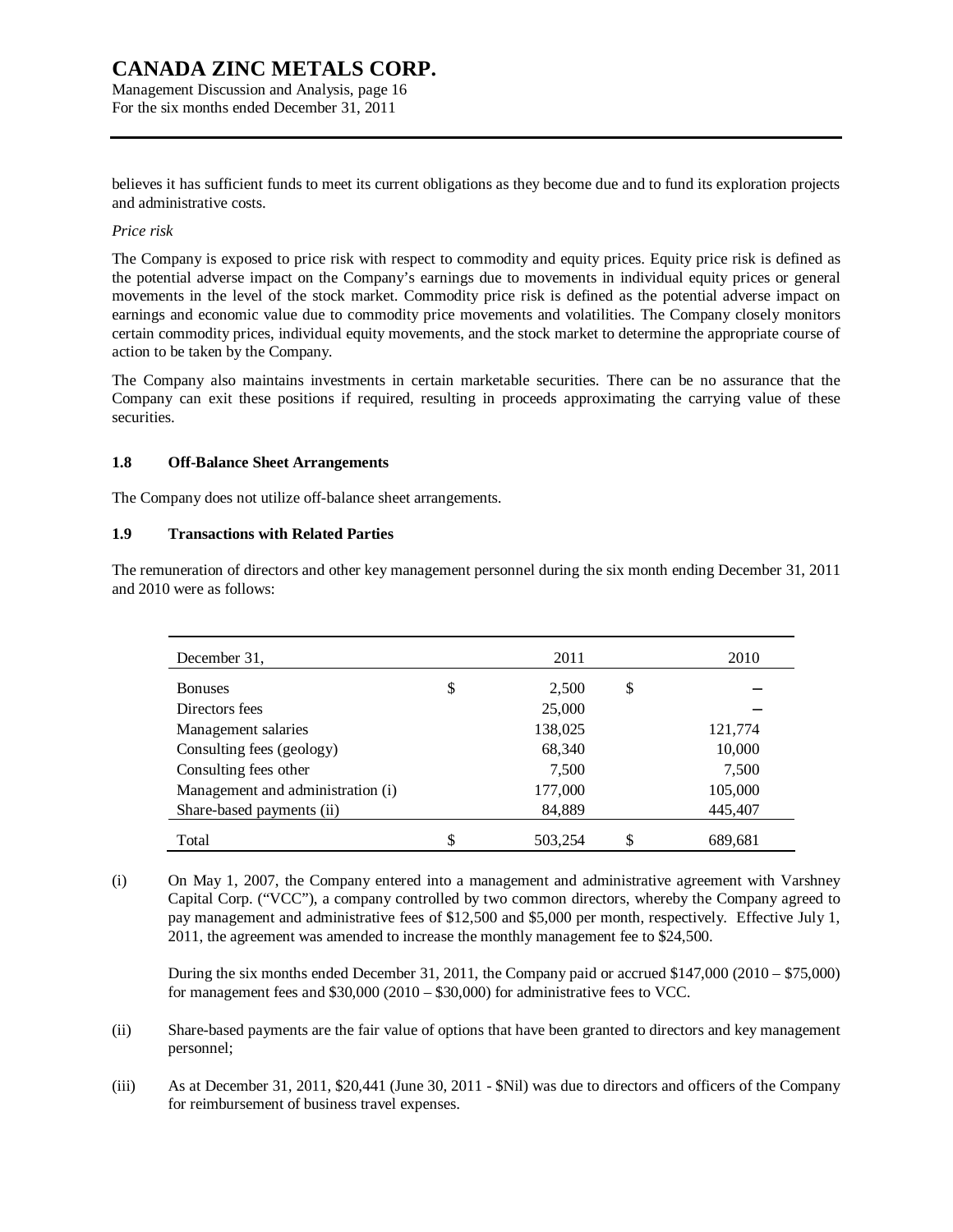Management Discussion and Analysis, page 17 For the six months ended December 31, 2011

### **1.10 Fourth Quarter and Subsequent Events**

Subsequent to the period ended December 31, 2011, the Company:

- a) sold 55,250 ILC share purchase warrants at an average price of \$0.027 for net cash proceeds of \$1,514;
- b) sold 155,000 ILC shares at an average price of \$0.114 for net cash proceeds of \$17,648;
- c) repurchased 84,500 of its common shares for a total consideration of \$43,562 at a weighted average price of \$0.52 per share under the NCIB; and
- d) invested \$1,285 in 1,200 common shares of Oracle Mining Corp. through open market purchases.

#### **1.11 Proposed Transactions**

None.

#### **1.12 Critical Accounting Estimates**

Not applicable to Venture Issuers.

#### **1.13 Changes in Accounting Policies including Initial Adoption**

The financial information presented in this MD&A has been prepared in accordance with International Financial Reporting Standards. Our significant accounting policies are set out in Note 2 of the condensed consolidated interim financial statements of the Company, as at and for the period ended December 31, 2011.

#### *International financial reporting standards (IFRS)*

The December 31, 2011 condensed interim financial statements have been prepared in accordance with International Accounting Standard 34, Interim Financial Reporting ("IAS 34") and IFRS 1, First-Time Adoption of IFRS ("IFRS 1"). Subject to certain transition elections disclosed in Note 15 from the notes to the condensed interim financial statements for the six months ended December 31, we have consistently applied the same accounting policies in our opening IFRS balance sheet as at July 1, 2010 and throughout all periods presented, as if these policies had always been in effect. Note 15 discloses the impact of the transition to IFRS on our reported balance sheet, comprehensive income, changes in equity and cash flows, including the nature and effect of significant changes in accounting policies from those used in our financial statements for the year ended June 30, 2011.

The Company's conversion plan to transition from Canadian GAAP to IFRS consists of four phases:

Phase 1 (scoping and diagnostic) – Involved a preliminary diagnostic review of the reporting differences between Canadian GAAP and IFRS and the key areas that may be impacted.

Phase 2 (Impact, analysis, quantification and evaluation) – Involved a detailed assessment and technical analysis of each reporting difference identified in Phase 1. IFRS conversion adjustments were quantified, accounting policies and procedures were reviewed and updated, IT systems and software were assessed, training was conducted and outstanding business activities such as budgeting and compensation were assessed.

Phase 3 (Implementation phase) – This phase, was completed in December 2011 and includes the collection of financial information necessary to prepare financial statements for the December 31 interim period and the opening balance sheet as at July 1, 2010 in compliance with IFRS.

Phase 4 (Monitoring phase) – This phase includes monitoring the changes to IFRS, monitoring the regulatory environment for the commentary on the future IFRS changes, commentary on financial reporting trends and analyzing the business plan of the Company to develop accounting policies, systems and internal controls for the evolution of the business.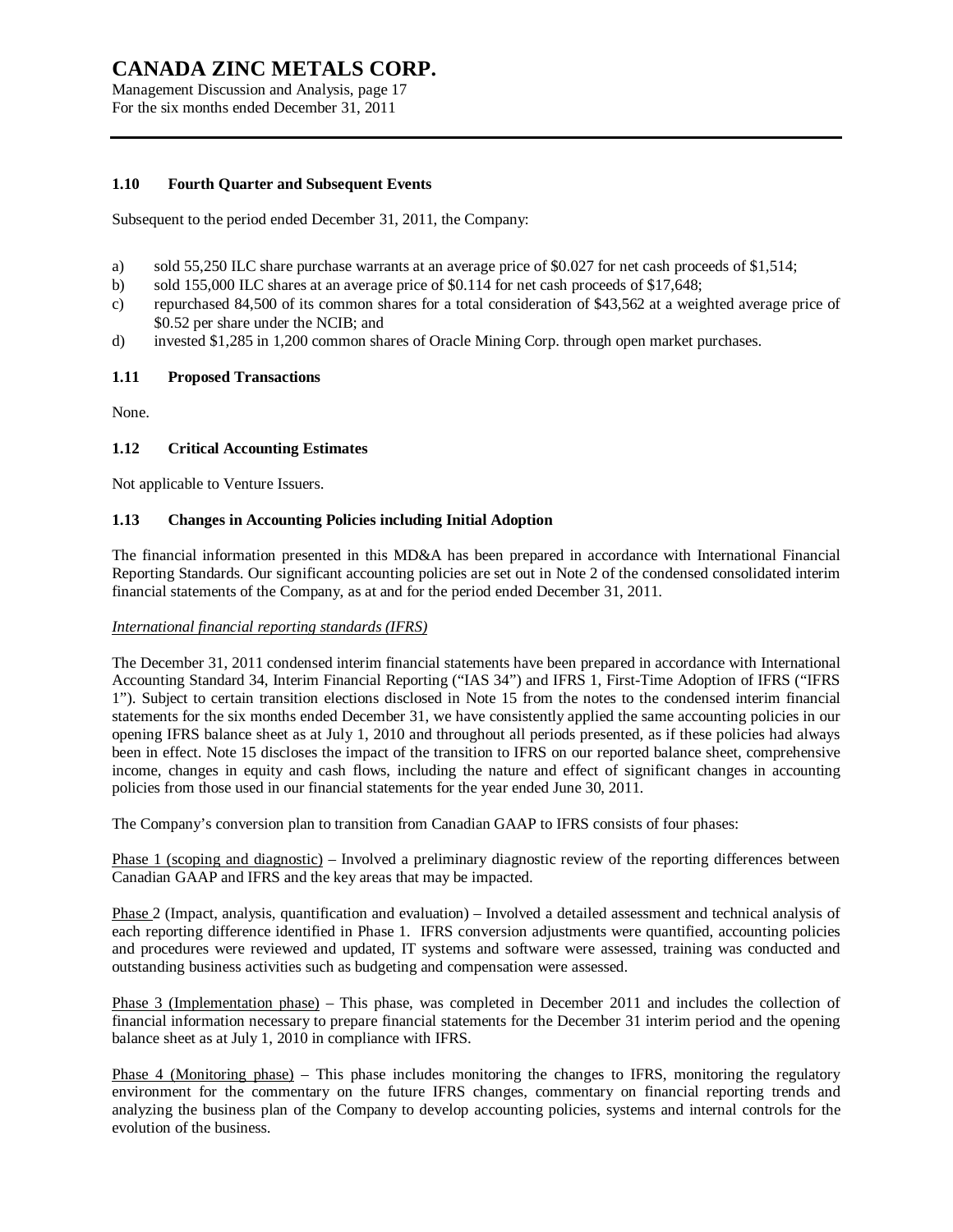Management Discussion and Analysis, page 18 For the six months ended December 31, 2011

#### Accounting Policies and Procedures

Based on the detailed assessment in Phase 2, a number of key accounting areas were identified where IFRS differs from Canadian GAAP. These key areas are explained below and separated into differences expecting to have a quantitative and qualitative difference and those expecting to have only a qualitative differences expecting. Impacts to the fiscal 2011 financial statements have been quantified where applicable.

#### Quantitative Impact

Management performed a detailed review of the Company's books and records in order to identify differences between GAAP and IFRS that affect the Company. The adjustments that were posted on the conversion of the Company's financial reporting to IFRS are disclosed in Note 15 to the condensed interim financial statements for the six months ended December 31, 2011.

#### Qualitative Impact

The following accounting policy differences are expected to impact the disclosures to the financial statements of the Company or the internal processes and procedures for financial reporting.

#### IFRS 1, First-time Adoption of IFRS

IFRS 1 provides entities adopting IFRS for the first time with a number of optional exemptions and mandatory exceptions, in certain areas, to the general requirement for full retrospective applications of IFRS. The purpose of the options is to provide relief to companies and simplify the conversion process by not requiring them to recreate information that may not exist or may not have been collected at the inception of the transaction.

The Company has analyzed the exemptions available and has not utilized any of the exemptions.

#### Business Activities

IFRS are globally expected to result in higher volatility to net earnings and other performance measures, which could lead to effects felt throughout the Company's business activities.

From management's review of the Company's business activities, the conversion to IFRS will not have a material effect. There are not compensation considerations, financial contracts or business contracts that are linked to GAAP based metrics. The expected quantitative impact of the conversion to IFRS will not affect how the Company does business on a day to day basis and will not impact the internal business practices for decision making.

Internal Controls & Disclosure Controls and Procedures over Financial Reporting

The Company has reviewed its internal controls and disclosure controls and procedures over financial reporting and has determined that the impact on IFRS is not going to materially alter how transactions are initiated, recorded, processed and reported.

#### Financial Expertise

The Company's accounting department, senior management team and Directors have been appropriately trained based on the requirements of their respective roles. The Company has brought in outside consultants to help guide the transition and prepare the Company for future IFRS filings.